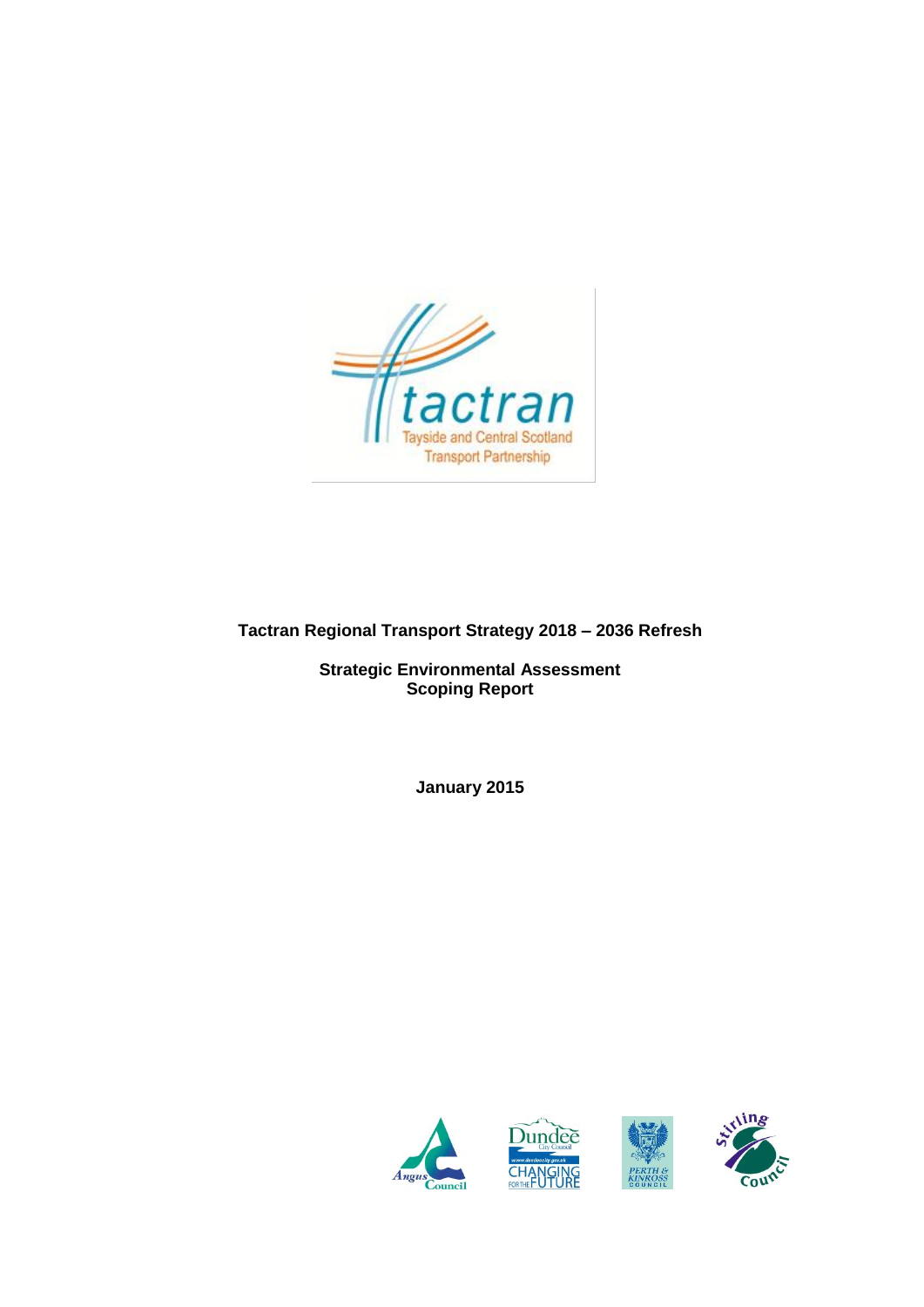# **CONTENTS**

| 1            | <b>INTRODUCTION</b>                      | $\mathbf{2}$ |
|--------------|------------------------------------------|--------------|
| $\mathbf{2}$ | <b>KEY FACTS</b>                         | 3            |
| 3            | <b>DESCRIPTION OF PLAN CONTENT</b>       | 6            |
| 4            | PLAN, PROGRAMME OR STRATEGY CONTEXT      | 8            |
| 5.           | <b>ENVIRONMENTAL BASELINE</b>            | 14           |
| 6            | <b>ENVIRONMENTAL ISSUES AND PROBLEMS</b> | 20           |
| 7            | <b>ENVIRONMENTAL ASSESSMENT</b>          | 26           |
| 8            | <b>NEXT STEPS</b>                        | 31           |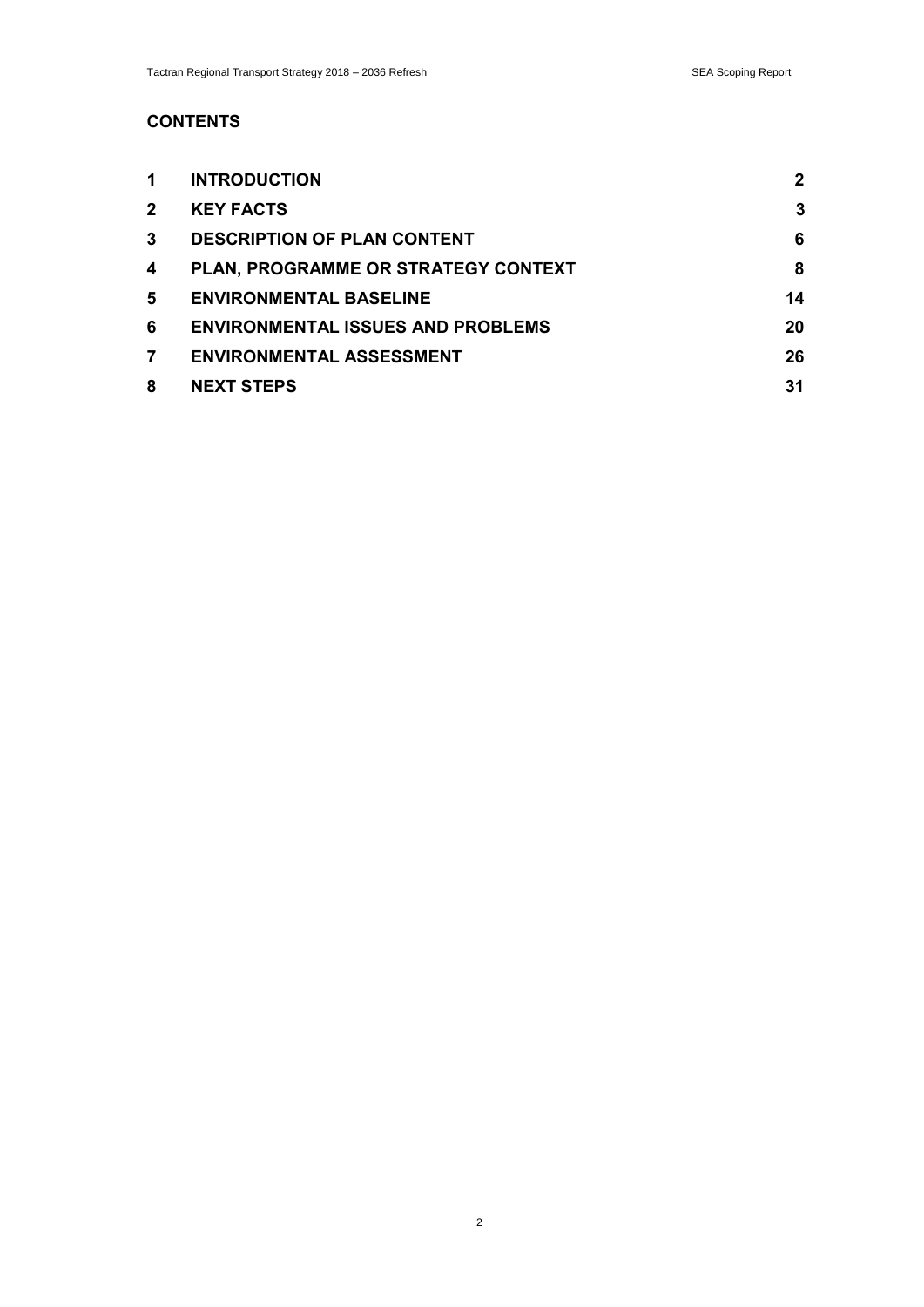### **1 INTRODUCTION**

The purpose of this Strategic Environmental Assessment Scoping Report is to set out sufficient information on the Tactran Regional Transport Strategy (RTS) Refresh to enable the Consultation Authorities to form a view on the consultation period and scope/level of detail that will be appropriate for the Environmental Report. This report has been prepared in accordance with the Environmental Assessment (Scotland) Act 2005.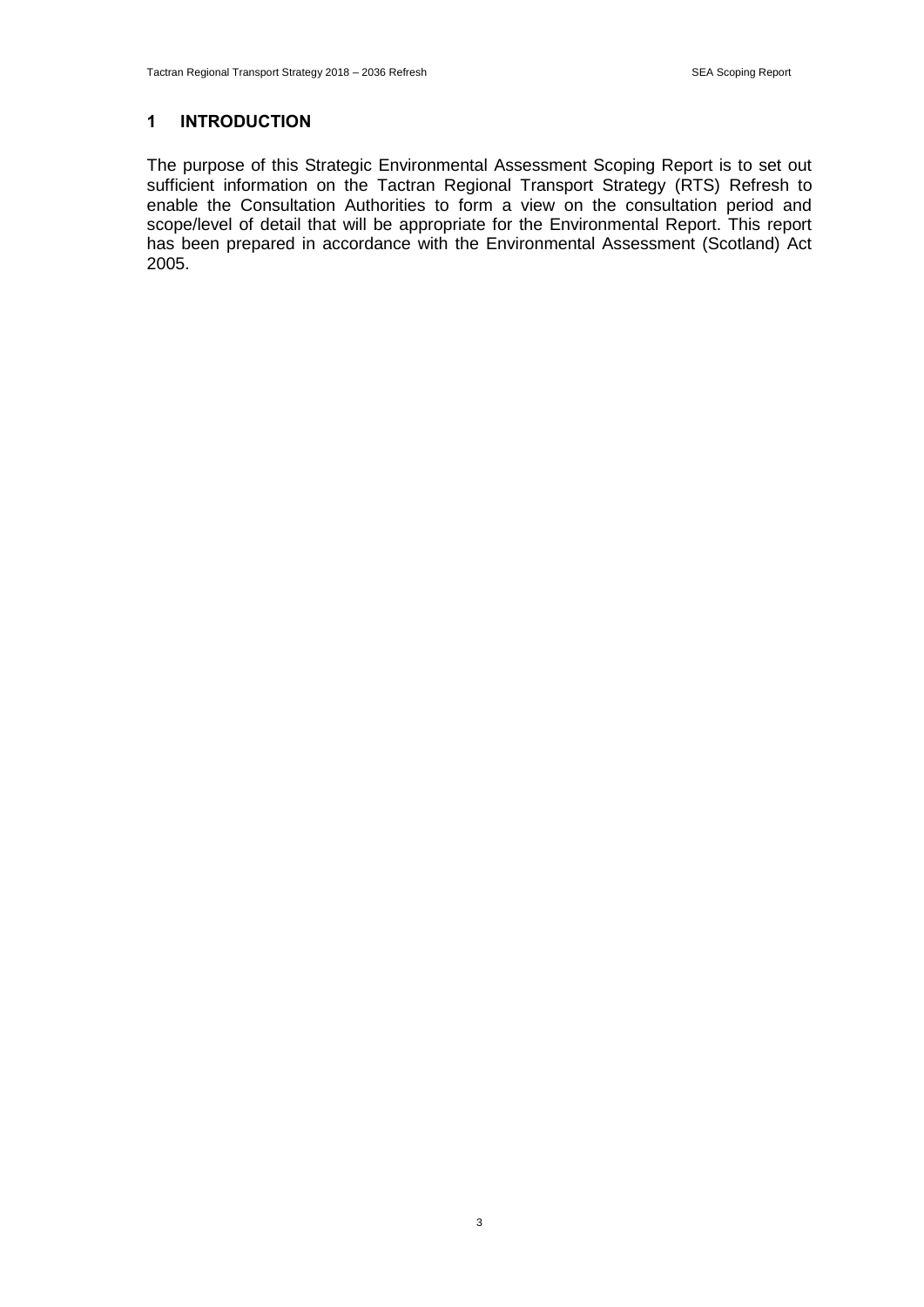# **2 KEY FACTS**

|  | Table 1 Key Facts relating to the Regional Transport Strategy Refresh |
|--|-----------------------------------------------------------------------|
|  |                                                                       |

| Name of Responsible          | Tayside and Central Scotland Regional Transport                                                                                                                                                                                                                                  |  |  |  |
|------------------------------|----------------------------------------------------------------------------------------------------------------------------------------------------------------------------------------------------------------------------------------------------------------------------------|--|--|--|
| Authority                    | Partnership (Tactran)                                                                                                                                                                                                                                                            |  |  |  |
| Title of the Strategy        | Regional Transport Strategy refresh                                                                                                                                                                                                                                              |  |  |  |
| What Prompted the Strategy   | The Regional Transport Strategy was adopted in 2008<br>under the Transport (Scotland) Act 2005. This is the<br>first update, seven years since adoption                                                                                                                          |  |  |  |
| Subject                      | The RTS addresses all aspects of transportation,<br>traffic and accessibility                                                                                                                                                                                                    |  |  |  |
| Period Covered by the        | The current RTS covers the period from 2008 to 2023                                                                                                                                                                                                                              |  |  |  |
| Strategy                     | but is currently being refreshed to bring it in line with<br>the time scale for the TAYplan Strategic Development<br>Plan (SDP) to 2036                                                                                                                                          |  |  |  |
| <b>Frequency of Updates</b>  | This is the first update, seven years since adoption                                                                                                                                                                                                                             |  |  |  |
| Area covered by the Strategy | The local authority areas of the Tactran Partnership<br>covering Angus, Dundee, Perth & Kinross and Stirling                                                                                                                                                                     |  |  |  |
| Purpose and/or objectives of | The purpose of the RTS is to outline a strategy that is                                                                                                                                                                                                                          |  |  |  |
| the Strategy                 | designed to address the diverse transport and<br>accessibility needs of the Tactran region. The RTS<br>Refresh aims to align with policy and other changes<br>since adoption of the RTS in 2008.<br>The TACTRAN vision is:                                                       |  |  |  |
|                              | "a transport system, shaped by engagement with its<br>citizens, which helps deliver prosperity and connects<br>communities across the region and beyond, which is<br>socially inclusive and environmentally sustainable and<br>which promotes the health and well-being of all." |  |  |  |
| <b>Contact Point</b>         | <b>Michael Cairns</b>                                                                                                                                                                                                                                                            |  |  |  |
|                              | <b>Strategy Manager</b>                                                                                                                                                                                                                                                          |  |  |  |
|                              | Tactran                                                                                                                                                                                                                                                                          |  |  |  |
|                              | <b>Bordeaux House</b>                                                                                                                                                                                                                                                            |  |  |  |
|                              | 31 Kinnoull Street                                                                                                                                                                                                                                                               |  |  |  |
|                              | Perth                                                                                                                                                                                                                                                                            |  |  |  |
|                              | PH1 5EN                                                                                                                                                                                                                                                                          |  |  |  |
|                              | Tel: 01738 475774                                                                                                                                                                                                                                                                |  |  |  |
|                              | Email: michaelcairns@tactran.org.uk                                                                                                                                                                                                                                              |  |  |  |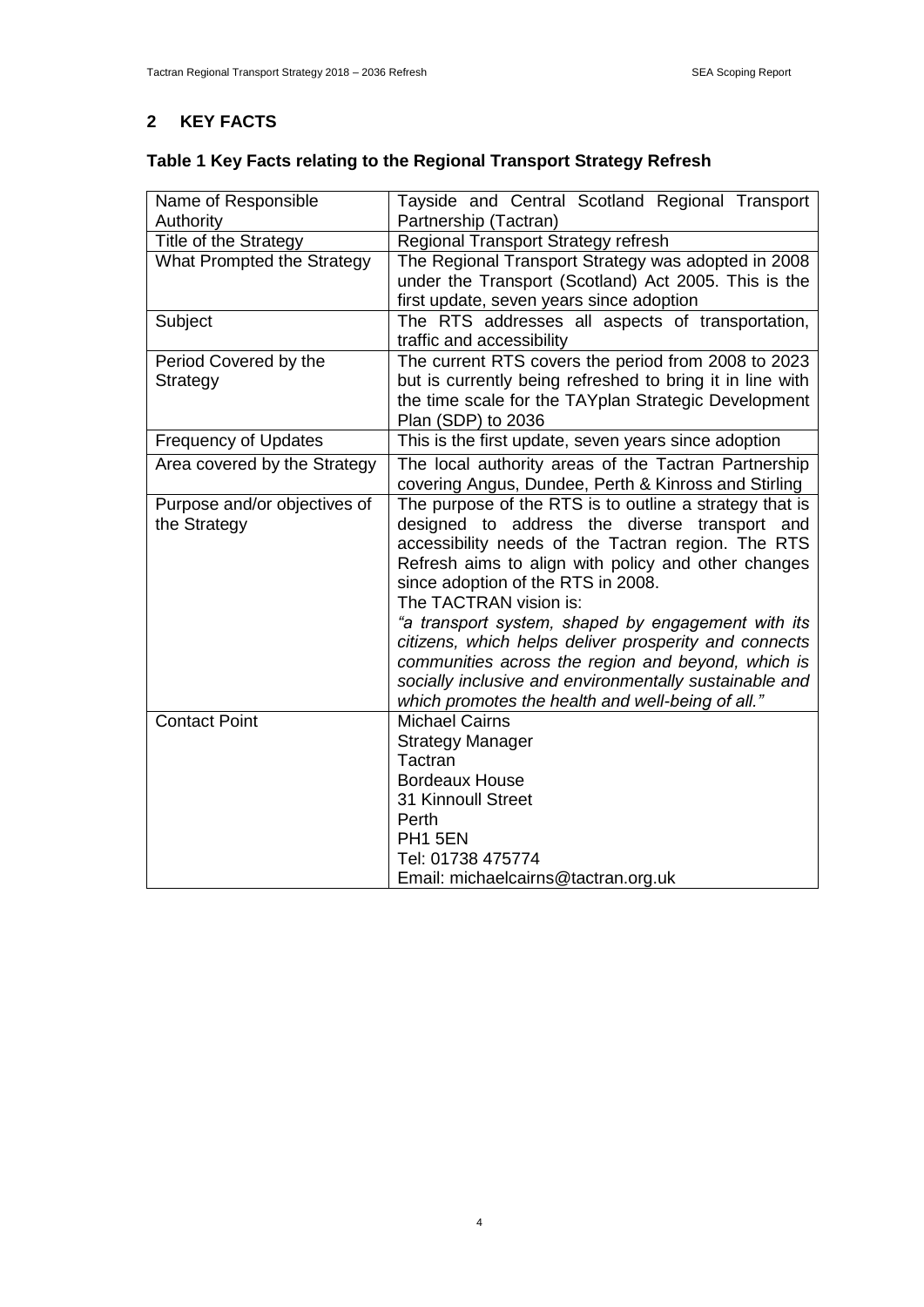

# **Figure 1 Plan of the Tactran area**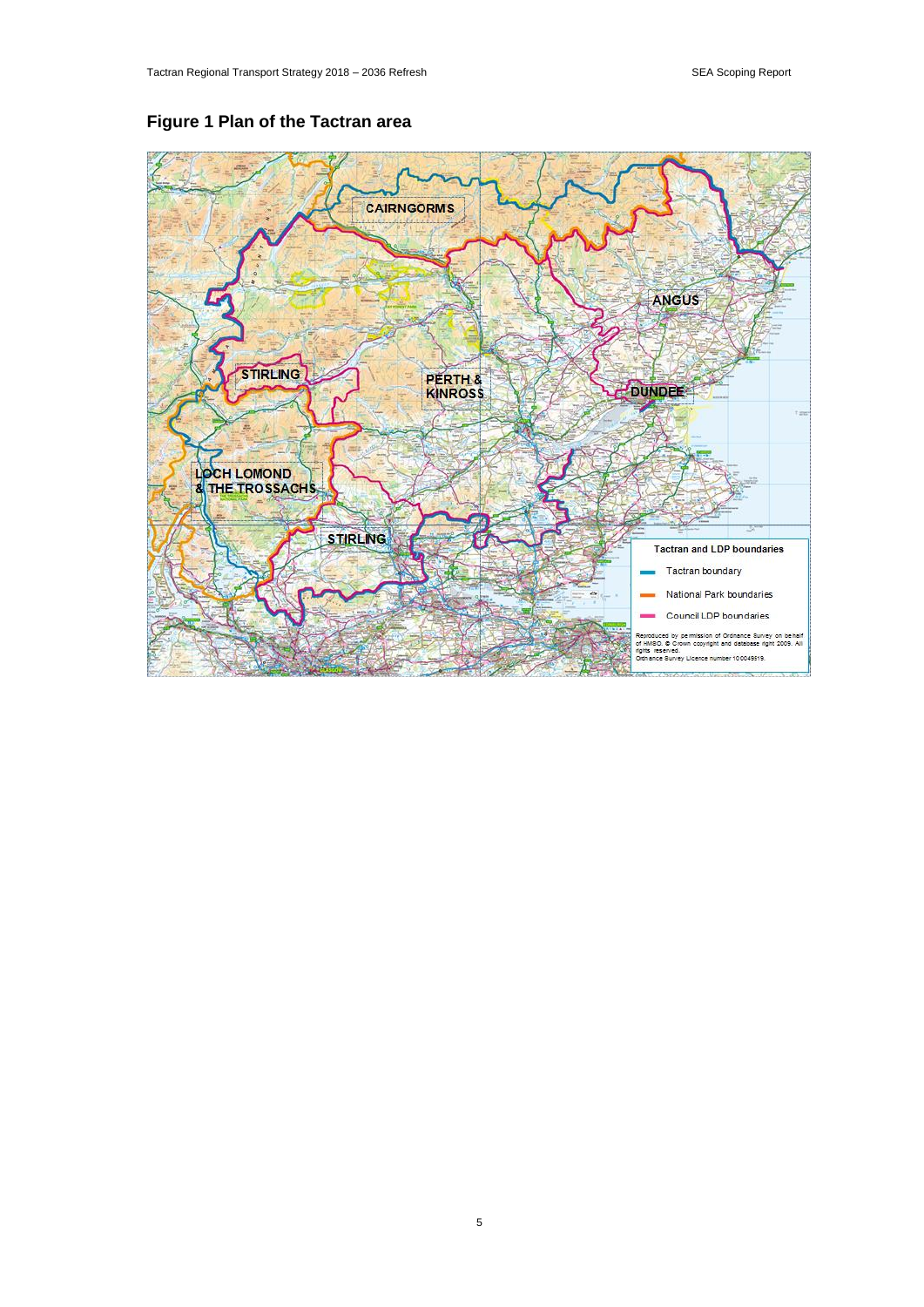### **3 DESCRIPTION OF PLAN CONTENT**

The Transport (Act) 2005 places a duty on Regional Transport Partnerships (RTP) to draw up a strategy for transport in their region. The Act calls for the strategy to make provision for the following matters:

- the respects in which transport in the region needs to be provided, developed or improved having regard to, among other things:
	- future needs including those occasioned by demographic and land use changes
	- what can be done, taking account of cost, funding and practicability
- meeting the needs of all inhabited places, in particular, those which the Partnership considers different from the remainder of the region by reason of their remoteness or the sparsity of their populations
- **•** meeting the need for efficient transport links between heavily populated places
- how transport in the region will be provided, developed, improved and operated so as:
	- **to enhance social and economic well-being**
	- to promote public safety, including road safety and the safety of users of public transport
	- to be consistent with the principle of sustainable development and to conserve and enhance the environment
	- to promote social inclusion
	- to encourage equal opportunities and, in particular, the observance of the equal opportunities requirements
	- to facilitate access to hospitals, clinics, surgeries and other places where a health service is provided
	- **to integrate with transport elsewhere**
- the order of priority in which different elements of the provision, development and improvement of transport should be undertaken
- how the Transport Partnership's functions will be exercised so as to fulfil its transport strategy and, if the Partnership considers that the conferring of further functions is necessary for that purpose, what those functions are
- how the Transport Partnership, so as to enable it to fulfil its transport strategy, will seek to influence its constituent councils or council in the performance of their functions relating to transport
- the measuring and monitoring of the achievement of the strategy.

The RTS was approved by Scottish Ministers in June 2008 and published in October 2008. Although the RTS had been prepared to cover the period 2008-2023, the original guidance from the Scottish Government was that a review be conducted every four years. However, subsequent guidance from the Scottish Government has indicated that they will not be updating the National Transport Strategy and that they (and RTPs) should focus on delivery of the Strategic Transport Projects Review and RTS Delivery Plans respectively. They have, however, indicated that they are happy for RTPs and partner authorities to update or refresh their strategies if they so wish.

The RTS Refresh notes that the core aims and objectives of the RTS remain consistent and relevant, in terms of the Partnership's statutory role, functions and duties, and aligning with and supporting the achievement of national and local outcomes, as defined in the National Performance Framework and Community Planning Single Outcome Agreements (SOAs). The direction of the RTS is not being changed though it is being extended from 2008 - 2023 to 2036, which aligns it with the TAYplan Strategic Development Plan.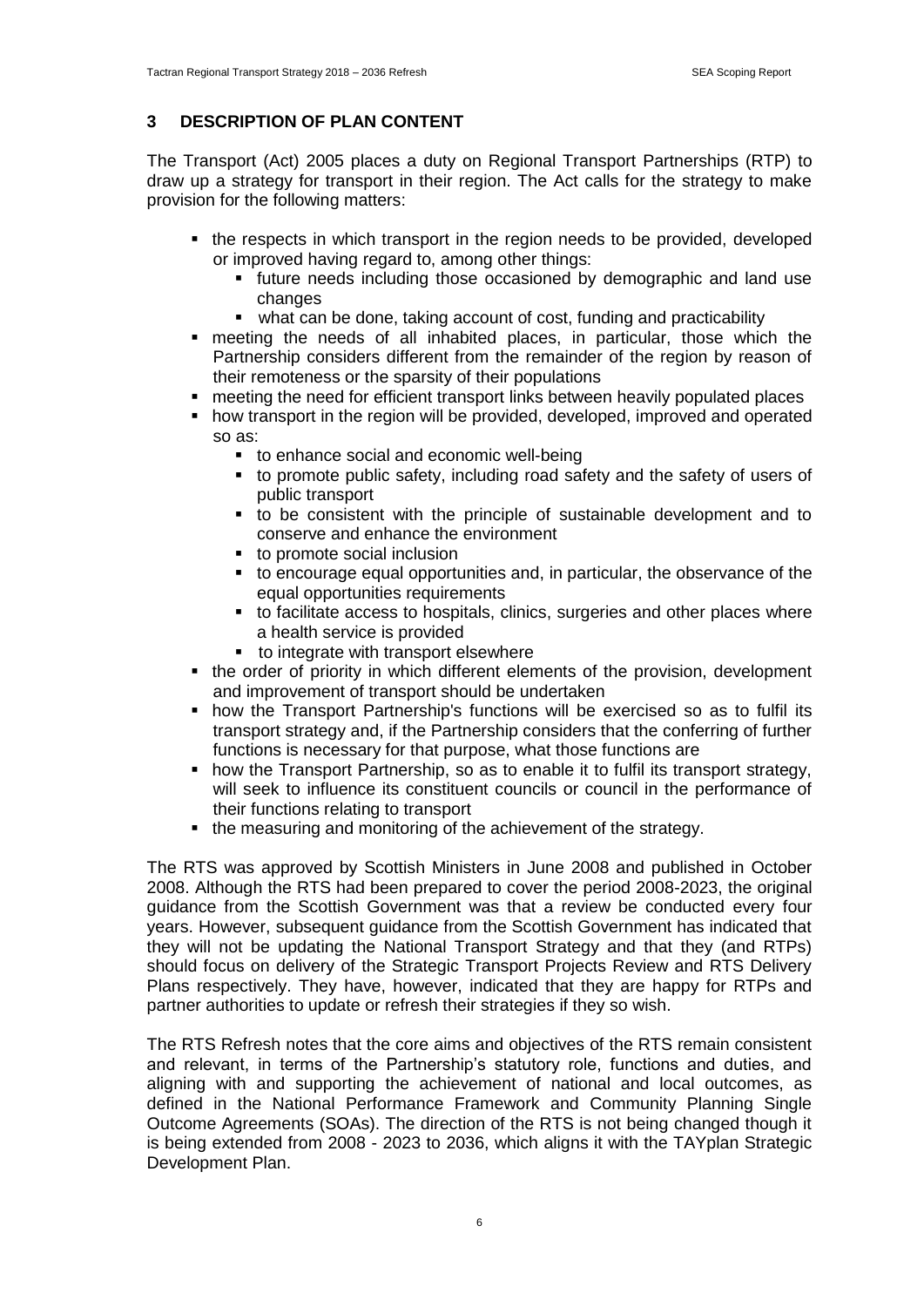A full SEA was undertaken of the RTS when it was first developed in 2006-8. The scale of re-fresh that is being considered means that much of the appraisal work that was carried out for the SEA still remains valid. This scoping report therefore outlines a method which focuses on an appraisal of the proposed changes affecting the RTS since its publication in 2008.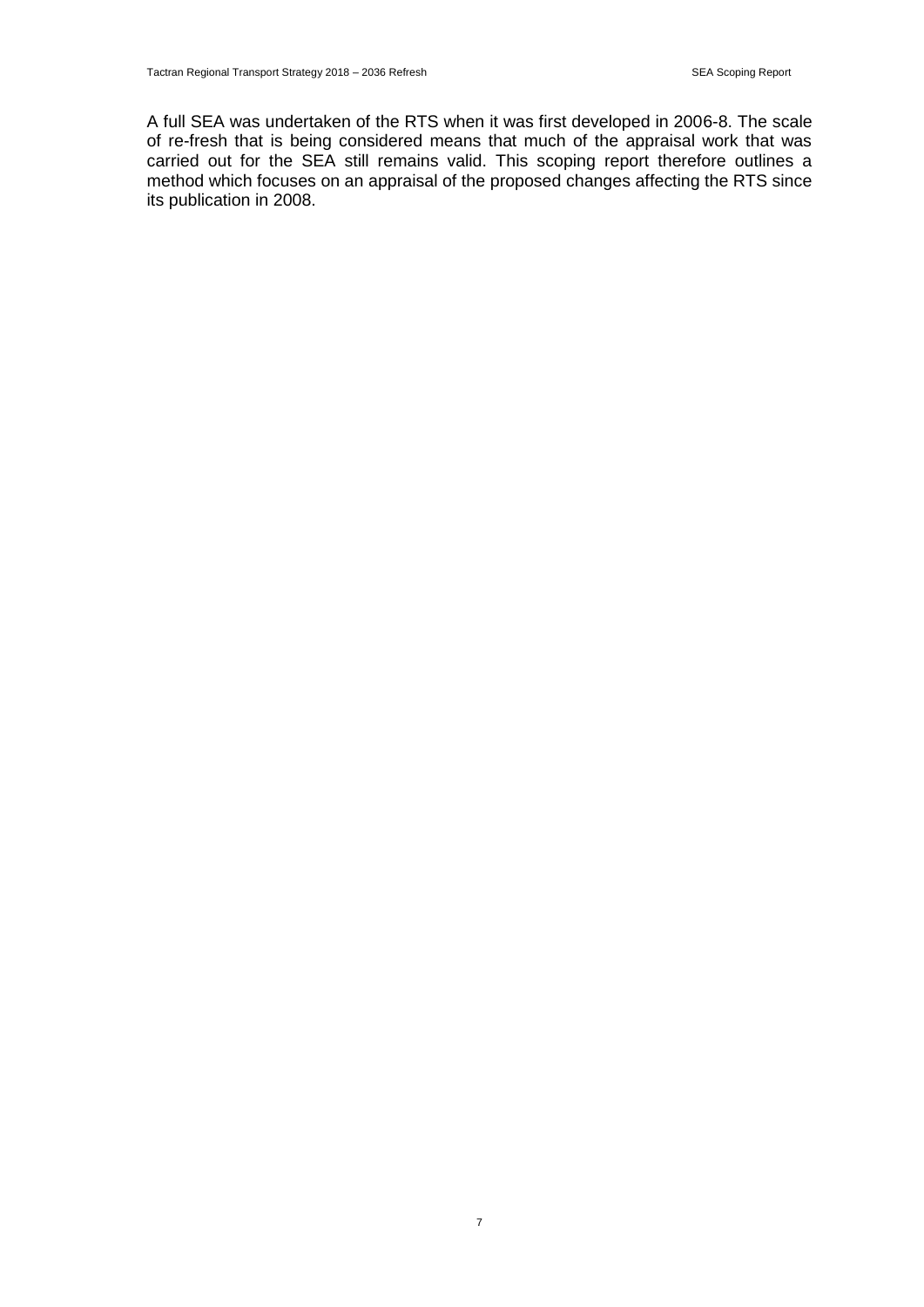#### **4 PLAN, PROGRAMME OR STRATEGY CONTEXT**

#### *Relationship with other PPS and environmental protection objectives*

The Environmental Assessment (Scotland) Act 2005 requires that the Environmental Report includes an outline of the relationships with other relevant Plans, Programmes or Strategies (PPS) and how environmental protection objectives have been taken into account in the PPS preparation. This section covers these issues and describes the policy context within which the PPS operates, and the constraints and targets that this context imposes on the PPS. The PPS introduced since the original RTS in 2008 and thought to have an influence on or be influenced by the RTS refresh are identified in Table 2. Those PPS introduced before 2008 were considered in the original RTS SEA to which reference can be made at: http://www.tactran.gov.uk/strategy\_downloads.html.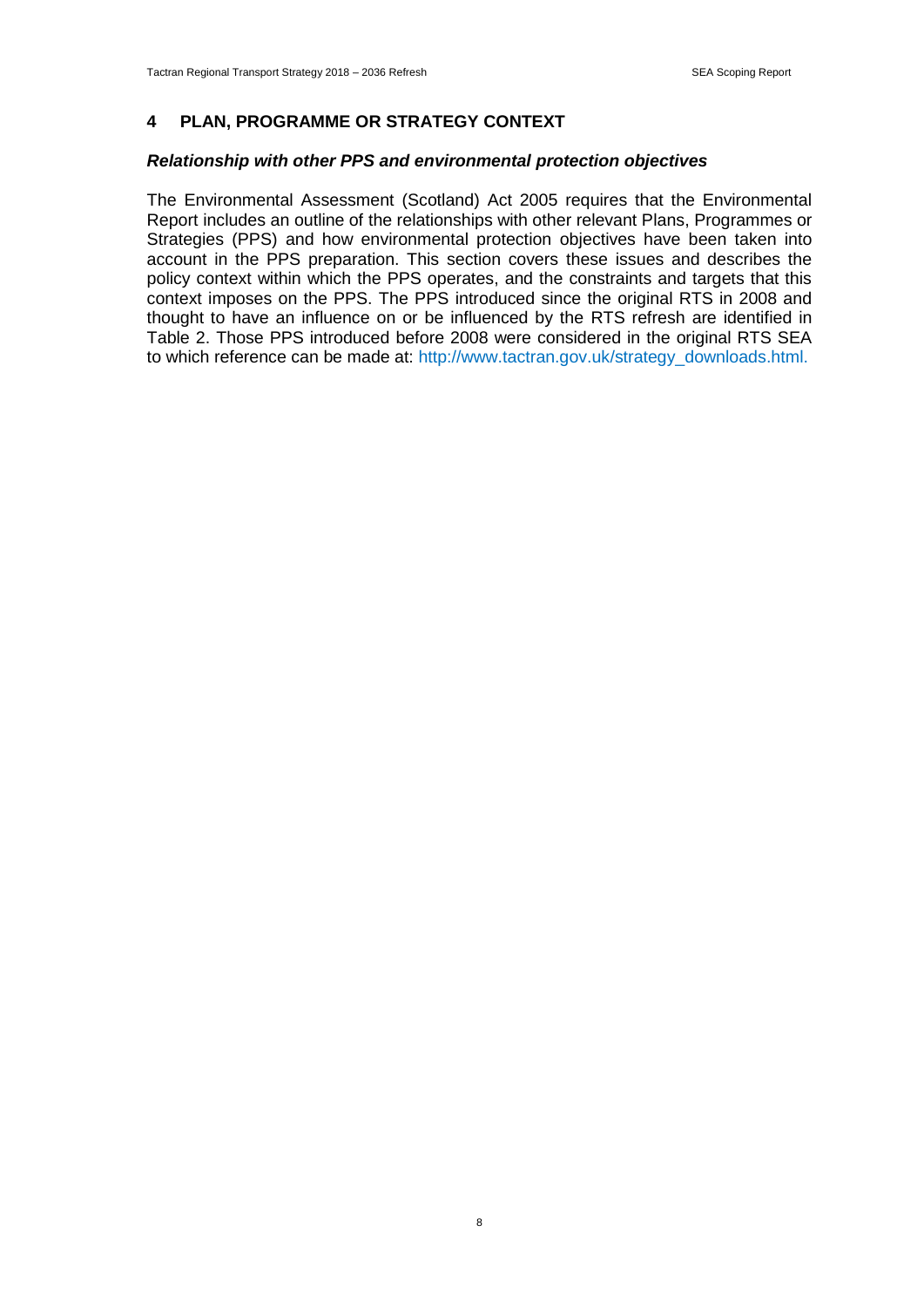# **Table 2 Relationships with other Plans, Programmes, Strategies and Environmental Objectives**

| Name of PPS / environmental protection<br>objective                                                                                                                                                                 | Main requirements of the PPS                                                                                                                                                                                                                                                                                                                                                                                                            | Relationship with PPS                                                                                                                                                                                                                                                                                                                                                                                                                                                                                                                           |
|---------------------------------------------------------------------------------------------------------------------------------------------------------------------------------------------------------------------|-----------------------------------------------------------------------------------------------------------------------------------------------------------------------------------------------------------------------------------------------------------------------------------------------------------------------------------------------------------------------------------------------------------------------------------------|-------------------------------------------------------------------------------------------------------------------------------------------------------------------------------------------------------------------------------------------------------------------------------------------------------------------------------------------------------------------------------------------------------------------------------------------------------------------------------------------------------------------------------------------------|
| <b>International</b>                                                                                                                                                                                                |                                                                                                                                                                                                                                                                                                                                                                                                                                         |                                                                                                                                                                                                                                                                                                                                                                                                                                                                                                                                                 |
| • The Birds Directive 2009/147/EC<br><b>European Biodiversity Framework</b>                                                                                                                                         | Protection of wild birds and their habitats.<br>Promotes the conservation and sustainable use of<br>biological diversity.                                                                                                                                                                                                                                                                                                               | Strategies and policies should not hinder protection,<br>management and control of species and should<br>support the conservation and sustainable use of<br>biological diversity.                                                                                                                                                                                                                                                                                                                                                               |
| <b>National</b>                                                                                                                                                                                                     |                                                                                                                                                                                                                                                                                                                                                                                                                                         |                                                                                                                                                                                                                                                                                                                                                                                                                                                                                                                                                 |
| <b>Climate Change</b><br>• Scottish Government Climate<br>Change Delivery Plan (2009)                                                                                                                               | Sets out high level measures required to meet Scotland's<br>statutory climate change targets, to 2020 and in the long<br>term.                                                                                                                                                                                                                                                                                                          | The RTS Refresh should include an objective to<br>contribute to the reduction of greenhouse gases.<br>This may include policies that:<br>• promote sustainable alternatives to car; and<br>• promote the use of alternative fuels                                                                                                                                                                                                                                                                                                               |
| <b>Economy &amp; Sustainable development</b><br><b>Scottish Government Economic</b><br>Strategy (2011)<br>Scotland's Cities: Delivering for<br>Scotland (2011)<br>National Renewables Infrastructure<br>Plan (2010) | Identifies strategic priorities critical to achieving sustainable<br>economic growth.<br>Recognises that good connectivity between cities and their<br>regions is the key to widening the reach of cities as well as<br>the importance of international connections. The<br>importance of low carbon transport is also highlighted.<br>Outlines the nature of infrastructure required for the<br>offshore wind, wave and tidal sectors. | The RTS Refresh should seek to integrate with the<br>aims of the strategies and contain actions to reduce<br>the need to use private transport and assist in the<br>reduction of emissions as well as increasing<br>connectivity both to/from and within the region. It<br>should support sustainable economic growth whilst<br>meeting the differing needs of a diverse population.<br>The RTS Refresh should take into account the need<br>to reduce impact on, and adapt to, climate change,<br>as well as supporting the renewables sector. |
| <b>Planning</b><br>• Scottish Planning Policy (SPP)<br>(2014)<br>National Planning Framework for<br>Scotland 3 (NPF3) (2014)                                                                                        | Sets out the main purpose and tasks for land use planning,<br>development planning and control for Scotland.<br>Sets out strategic development priorities to support the<br>Scottish Government's central purpose of sustainable                                                                                                                                                                                                        | The RTS refresh should support the alignment of<br>development more closely with transport and spatial<br>priorities for change including cities better<br>connected and providing a gateway to the rest of<br>the world and more accessible rural areas.                                                                                                                                                                                                                                                                                       |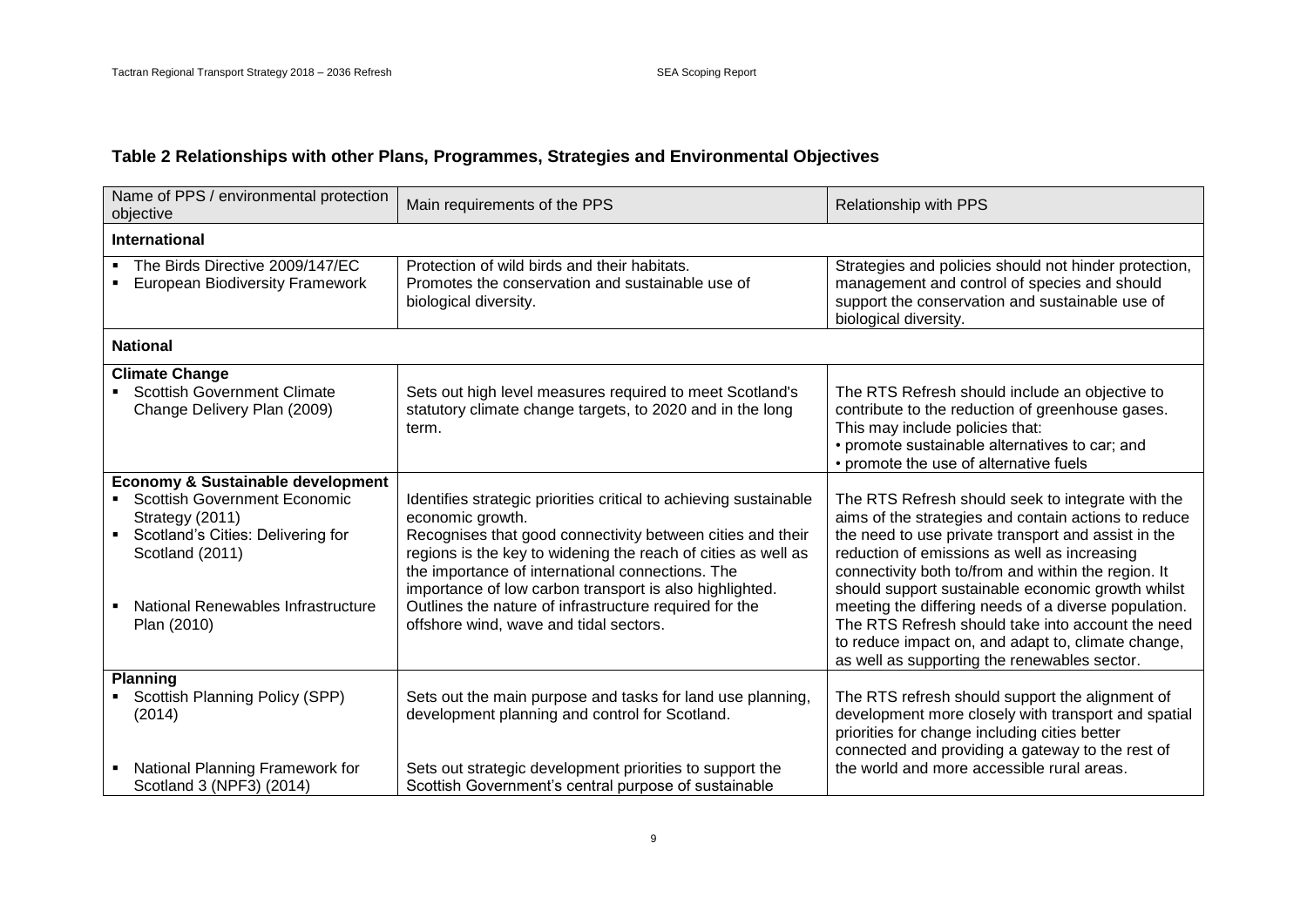|                                                             | economic growth.                                             |                                                       |
|-------------------------------------------------------------|--------------------------------------------------------------|-------------------------------------------------------|
| <b>Transport</b>                                            |                                                              |                                                       |
| • Scottish Government Road Safety                           | Sets out ambitions for a safer Scotland on the roads.        | The RTS Refresh has a strong relationship to these    |
| Framework (2009)                                            |                                                              | national strategies and should seek to contribute to  |
| <b>Cycling Action Plan for Scotland</b><br>$\blacksquare$ . | Sets out a vision for cycling that by 2020 10% of all        | the delivery of their objectives and targets.         |
| (2009)                                                      | journeys will be by bike.                                    |                                                       |
| • National Walking Strategy (2014)                          | Aims to promote walking as part of everyday journeys.        |                                                       |
| <b>Noise</b>                                                |                                                              |                                                       |
| • Scottish Government Transportation                        | Ensure that noise management is incorporated into all        | The RTS Refresh should support plans to address       |
| Noise Action Plan                                           | transport-related activities.                                | transportation generated noise.                       |
| <b>Cultural Heritage &amp; Built</b>                        |                                                              |                                                       |
| <b>Environment</b>                                          |                                                              |                                                       |
| • The Scottish Historic Environment                         | Provides a framework for more detailed strategic policies    | The RTS Refresh should seek to reduce and avoid       |
| Policy (2009)                                               | and operational policies in managing the historic            | adverse impacts on cultural heritage and the built    |
|                                                             | environment.                                                 | environment as a result of transport proposals.       |
| Landscape & Soil                                            |                                                              |                                                       |
| • The Scottish Soil Framework (2009)                        | The main aim of the Framework is to promote the              | The RTS Refresh should seek to avoid adverse          |
|                                                             | sustainable management and protection of soils consistent    | impact on soil and landscape as a result of transport |
|                                                             | with the economic, social and environmental needs of         | proposals.                                            |
|                                                             | Scotland.                                                    |                                                       |
|                                                             | A key aspect is the protection of soil as an asset – for the |                                                       |
|                                                             | future of the Scottish economy, as well as a contribution to |                                                       |
|                                                             | challenges set by climate change.                            |                                                       |
| <b>Population &amp; Human Health</b>                        |                                                              |                                                       |
| • Equality Act 2010                                         | Sets a framework which protects individuals from unfair      | The RTS should consider the needs of society as a     |
|                                                             | treatment and promotes a fair and more equal society.        | whole in the region and take account of its potential |
|                                                             |                                                              | role in the delivery of and access to greenspace      |
| 'Making the Links greenspace for a<br>$\blacksquare$        | Sets out the key actions that are needed to ensure that      | networks, particularly those that can also act as     |
| more successful and sustainable                             | greenspace delivers for people, communities and places       | cycling and walking facilities.                       |
| Scotland' (2009)                                            | across the whole of urban Scotland.                          |                                                       |
| Water                                                       |                                                              |                                                       |
| • The Flood Risk Management                                 | Creates a framework in which organisations involved in       | The RTS Refresh should not promote projects that      |
| (Scotland) Act 2009                                         | flood risk managed can coordinate actions to delivery        | will create flood risks (from the sea or rivers). The |
|                                                             | sustainable and modern approaches to flood risk              | RTS should have regard for wider objectives for the   |
|                                                             | management.                                                  | marine environment when it comes to actions           |
| River Basin Management Plan for<br>$\blacksquare$           | Details the strategy for River Basin Management Planning     | relating to shipping and harbours.                    |
| Scotland (2009)                                             | in Scotland.                                                 |                                                       |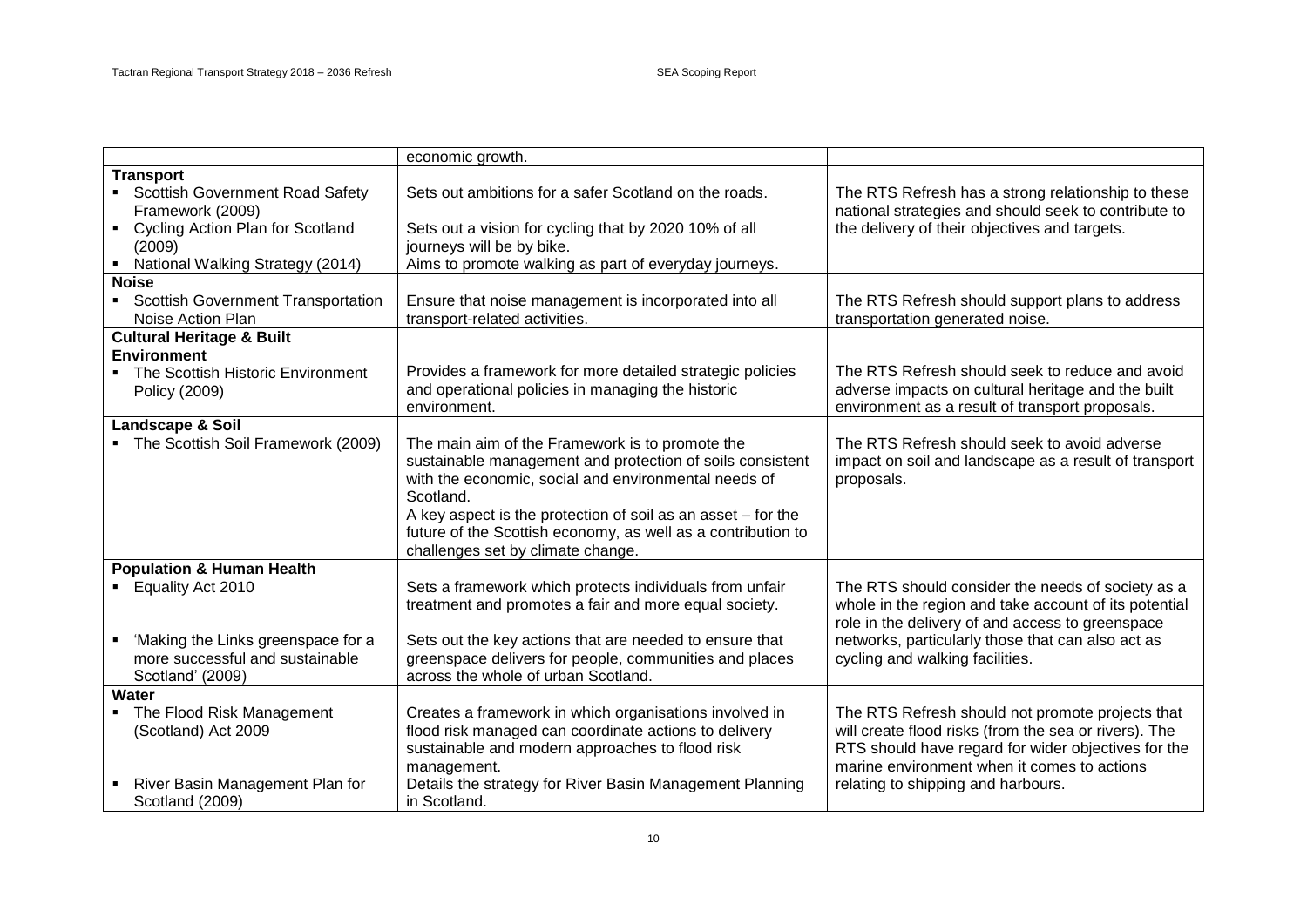| • Our Seas - a shared resource. High<br>Level Marine Objectives (2009)                                                                                                                                                   | Expresses outcomes for the UK marine area and underpins<br>the development of the joint Marine Policy Statement (MPS)<br>and will guide development of national and regional marine<br>plans.                                                                                                                                                                                                                                                                                                                                                                    |                                                                                                                                                                                                                                                                      |
|--------------------------------------------------------------------------------------------------------------------------------------------------------------------------------------------------------------------------|------------------------------------------------------------------------------------------------------------------------------------------------------------------------------------------------------------------------------------------------------------------------------------------------------------------------------------------------------------------------------------------------------------------------------------------------------------------------------------------------------------------------------------------------------------------|----------------------------------------------------------------------------------------------------------------------------------------------------------------------------------------------------------------------------------------------------------------------|
| • Marine (Scotland) Act 2010                                                                                                                                                                                             | Provides a framework which will help balance competing<br>demands on Scotland's seas and introduces duties for<br>sustainable development, protection and enhancement of<br>marine areas, mitigation of and adaptation to climate<br>change, marine planning and conservation and measures<br>to encourage economic investment.                                                                                                                                                                                                                                  |                                                                                                                                                                                                                                                                      |
| <b>Waste</b>                                                                                                                                                                                                             |                                                                                                                                                                                                                                                                                                                                                                                                                                                                                                                                                                  |                                                                                                                                                                                                                                                                      |
| · Scotland's Zero Waste Plan (2010)                                                                                                                                                                                      | The plan outlines Scotland's key objectives in relation to<br>waste prevention, recycling and reducing the amount of<br>waste sent to landfill on the journey to a Zero Waste<br>Scotland. The plan proposes targets for Scotland's waste<br>and delivering these targets will be supported by the land-<br>use planning system.<br>Provides a vision for Scotland where all waste is seen as a<br>resource; waste is minimised; valuable resources are not<br>disposed of in landfill, and most waste is sorted, leaving<br>only limited amounts to be treated. | The RTS Refresh should be aware of the<br>implications of transporting waste.                                                                                                                                                                                        |
| <b>Regional and Local</b>                                                                                                                                                                                                |                                                                                                                                                                                                                                                                                                                                                                                                                                                                                                                                                                  |                                                                                                                                                                                                                                                                      |
| <b>Planning</b>                                                                                                                                                                                                          |                                                                                                                                                                                                                                                                                                                                                                                                                                                                                                                                                                  |                                                                                                                                                                                                                                                                      |
| ■ TAYplan SDP (2012)<br><b>Cairngorms National Park Proposed</b><br>LDP (2013)<br><b>- Dundee City Council LDP (2014)</b><br>· Perth & Kinross Council LDP (2014)<br><b>Stirling Council LDP Modified Plan</b><br>(2014) | The SDP Guides the development of the TAYplan region<br>for the next 17 years. Sets the strategic context for Angus,<br>Dundee and Perth & Kinross Councils LDPs which in turn<br>set the framework for land use development. The Stirling<br>and Cairngorms National Park LDPs guides the<br>development of their respective areas over the next two<br>decades.                                                                                                                                                                                                | The RTS Refresh Objectives and Strategy reflect<br>the common theme in the region's SDP and LDPs of<br>improving accessibility by a range of modes of<br>transport, promoting a shift towards more<br>sustainable modes and reducing carbon emissions.               |
| <b>Community Planning</b>                                                                                                                                                                                                |                                                                                                                                                                                                                                                                                                                                                                                                                                                                                                                                                                  |                                                                                                                                                                                                                                                                      |
| <b>Community Planning Partnerships and</b><br>Single Outcome Agreements for<br>Angus, Dundee, Perth & Kinross and<br>Stirling                                                                                            | The Single Outcome Agreements set out the outcomes that<br>partners hope to deliver for local communities. They aim to<br>ensure that people are genuinely engaged in the decisions<br>on public services made that affect them and involve a<br>commitment from organisations to work together, not apart,                                                                                                                                                                                                                                                      | Tactran is a statutory community planning partner in<br>Angus, Dundee, Perth & Kinross and Stirling and is<br>signed up to the delivery of the Single Outcome<br>Agreements. The RTS refresh should work towards<br>the outcomes set in these documents, a number of |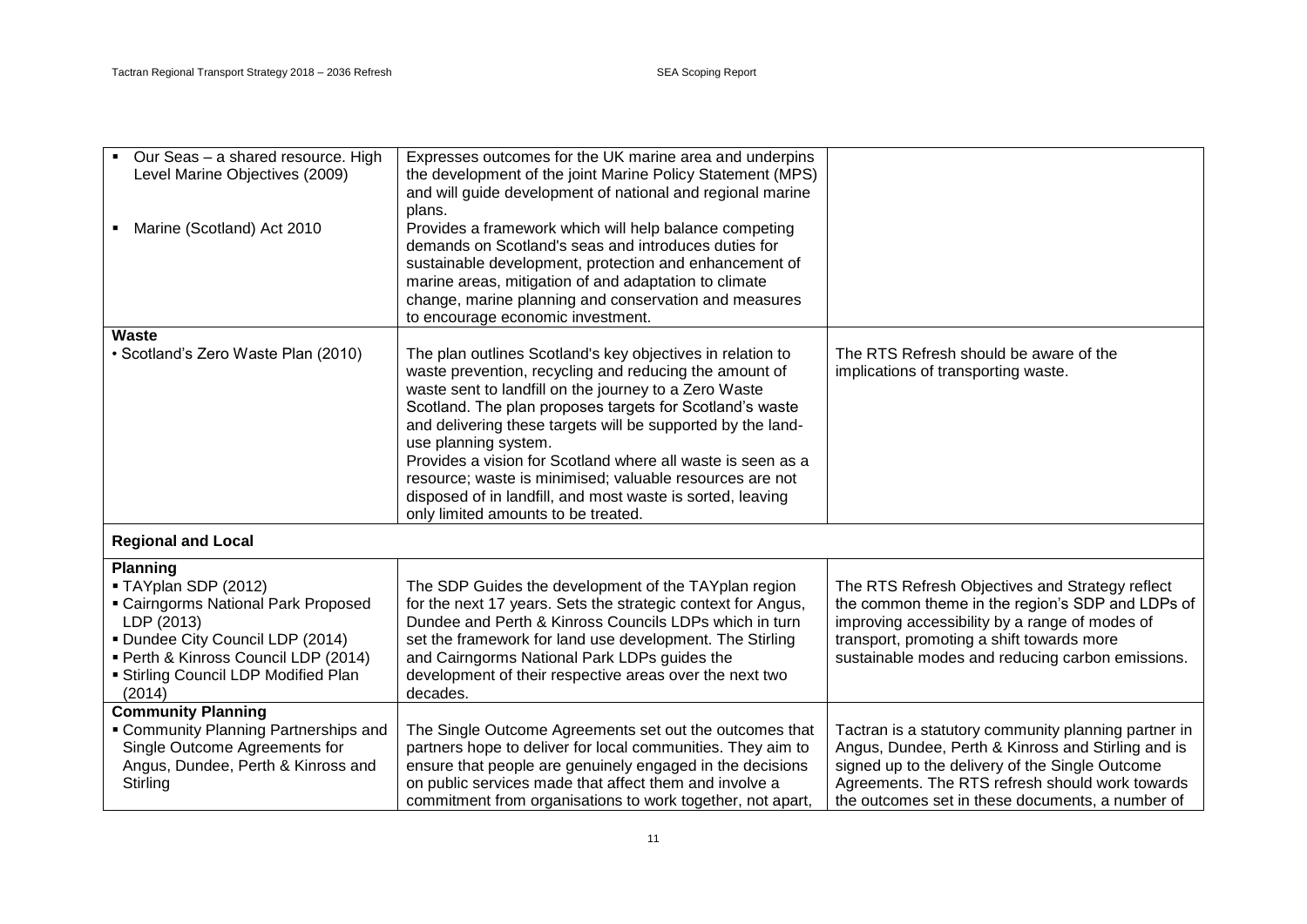|                                                                                           | in providing better public services.                                                                                                                                                                                                                                                                                                         | which are directly related to the transport network                                                                                                                                    |
|-------------------------------------------------------------------------------------------|----------------------------------------------------------------------------------------------------------------------------------------------------------------------------------------------------------------------------------------------------------------------------------------------------------------------------------------------|----------------------------------------------------------------------------------------------------------------------------------------------------------------------------------------|
| <b>Air Quality</b><br>• Dundee Air Quality Action Plan<br>• Perth Air Quality Action Plan | These set out measures that the Councils intend to<br>introduce to minimise the effects of air pollution on human<br>health.                                                                                                                                                                                                                 | Transport is a key cause of poor air quality and the<br>RTS Refresh should recognise this impact and<br>contain measures to reduce the impact and improve<br>air quality.              |
| <b>Local Transport Strategies</b><br>■ Stirling LTS<br>• Shaping Perth's Transport Future | Sets out programmes to address transport problems and<br>opportunities in the Stirling Council area.<br>Outlines a package of measure that aim to provide a<br>transport system in and around Perth that will support<br>sustainable economic growth, protect and improve the<br>environment and improve social inclusion and accessibility. | These detailed Plans put into effect the RTS<br>Economy; Accessibility, Equity and Social Inclusion;<br>Environment; Health and Well-being; and Safety &<br><b>Security Objectives</b> |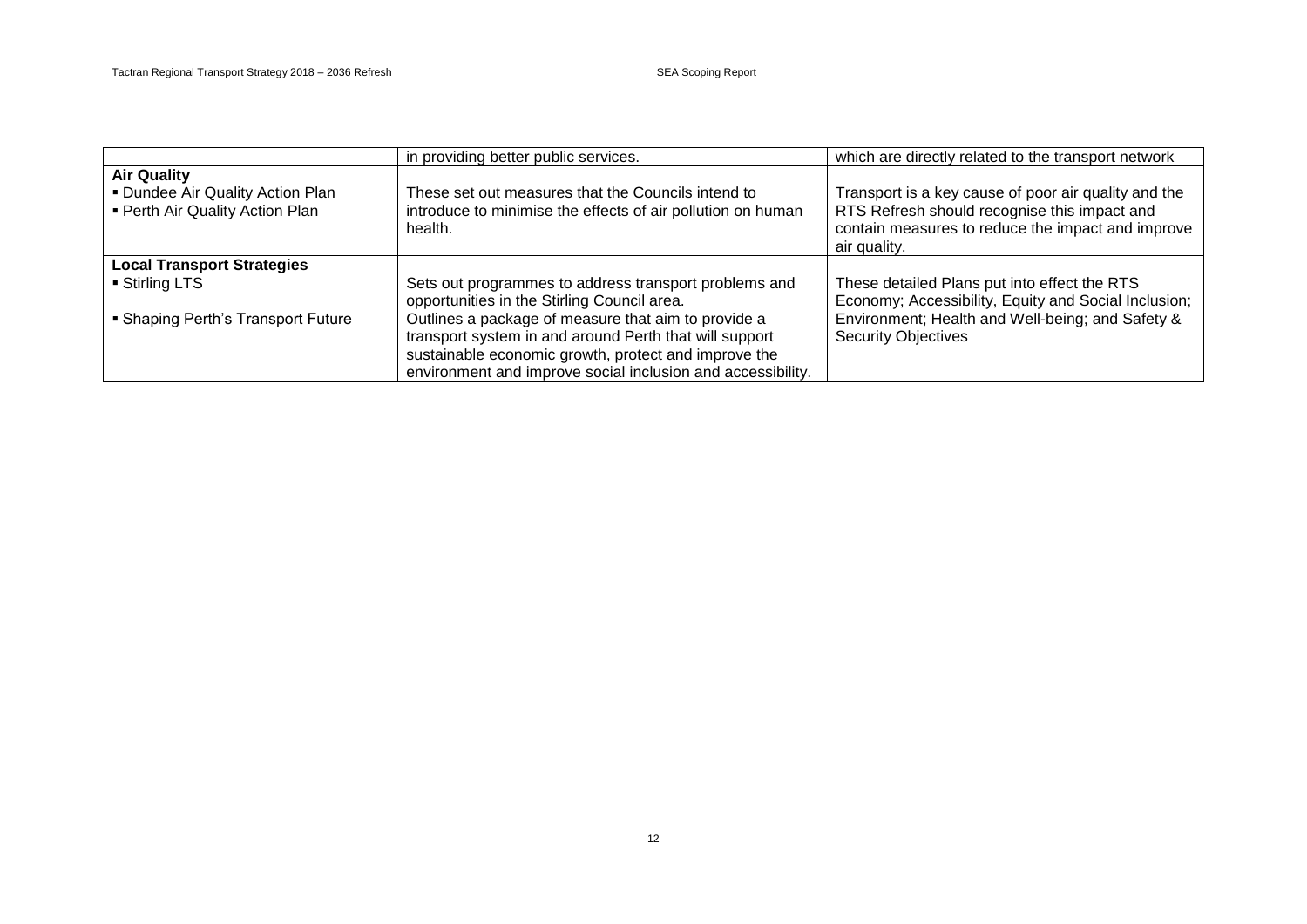The main issues for the RTS Refresh and the SEA, drawn from identifying common themes in the PPS above are:

- avoid adverse effects on biodiversity, including protected sites and species, but also in relation to wider ecological networks
- **•** reduce emissions of greenhouse gases
- **PEDROOF SUSTAINABLE ECONOMIC development**
- encourage development to locate within transport corridors
- support renewable power generation and use of low carbon transport
- promote strategies that reduce road casualties
- **•** promote alternative, sustainable modes of transport and reduce congestion, noise and air pollution through walking, cycling and public transport
- support policies that maintain and enhance landscape character, including character of the built environment
- consider the needs of society as a whole
- avoid adverse effects on the water environment or add to or create any significant flood risks
- **•** reduce social exclusion and inequalities.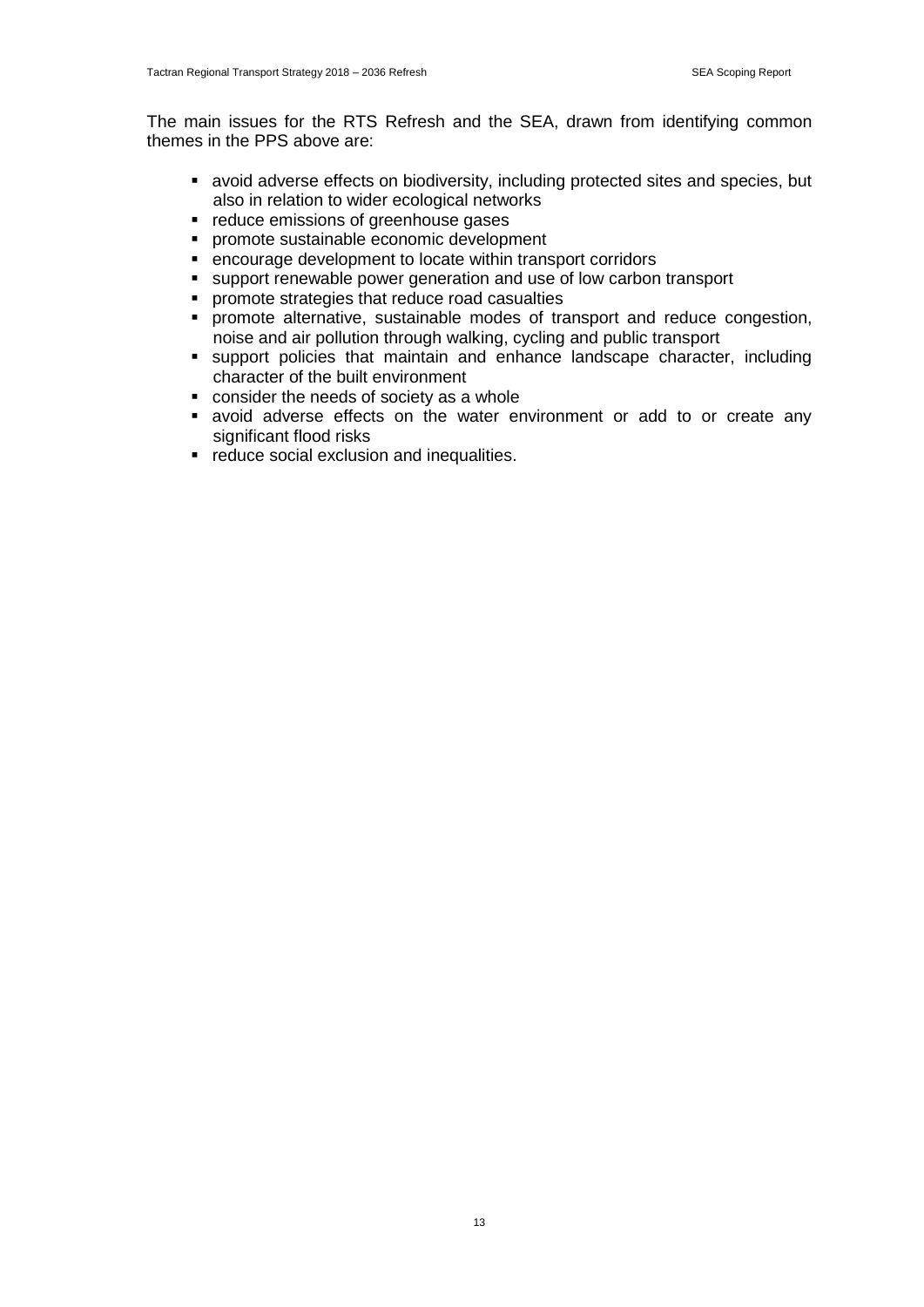#### **5 ENVIRONMENTAL BASELINE**

#### *Introduction*

This section describes the proposed structure and level of detail which it is proposed to use in the Environmental Report for the environmental baseline for the SEA of the RTS Refresh. This approach is consistent with that adopted for the SEA for the original RTS.

The key environmental issues and problems that have been identified from the review of plans, programmes and strategies; consultations undertaken in consideration of the RES Refresh Main Issues Report; and review of original RTS SEA baseline information are summarised. An analysis of the baseline environmental conditions is also provided.

The scope and content of this report has been guided by the relevant criteria for Environmental Reports set out in Schedule 3 of the SEA Act. This report has been structured with ten environmental topics so that the key information relating to elements of the Tactran area environment is grouped into clear headings

#### *SEA Topics*

Environmental topics have been identified which provide a structure for the baseline. The topics were selected to provide a sufficiently wide scope for the SEA (and thus the necessary environmental baseline information to be collected) and to reflect the nature, scope and potential effects of the RTS Refresh. These are:

- Air Quality and Noise
- **Soils and Geology**
- Aquatic Environment
- Climate Change
- **Landscape and Townscape**
- **Biodiversity**
- Cultural Heritage
- **Human Health and Safety**
- **Population**
- Material Assets

The relationship between the environmental topics and the criteria required by the SEA Act is shown in Table 3, together with an indication of the key environmental features identified for each topic.

| Environmental              | <b>SEA Act Criteria</b> | <b>Key Environmental Issues</b>                   |
|----------------------------|-------------------------|---------------------------------------------------|
| <b>Topics</b>              |                         |                                                   |
| Air Quality and Noise      | Air, Climatic Factors,  | Air Quality (concentrations of nitrogen dioxide   |
|                            | Human Health            | (NO <sub>2</sub> ) and particulate matter (PM10)) |
|                            |                         | Noise climate                                     |
| Soils and Geology          | Soil, Material Assets   | <b>Designated Sites</b>                           |
|                            |                         | Soil Resources                                    |
| <b>Aquatic Environment</b> | Water, Climatic         | Freshwater and coastal/estuarine quality          |
|                            | Factors                 | Hydrological regime / channel characteristics     |
|                            |                         | Flooding and flood risk                           |
| Climate Change             | <b>Climatic Factors</b> | Carbon dioxide (CO <sub>2</sub> ) emissions       |

#### **Table 3 Relationship between Proposed SEA Topics and Schedule 3 Criteria**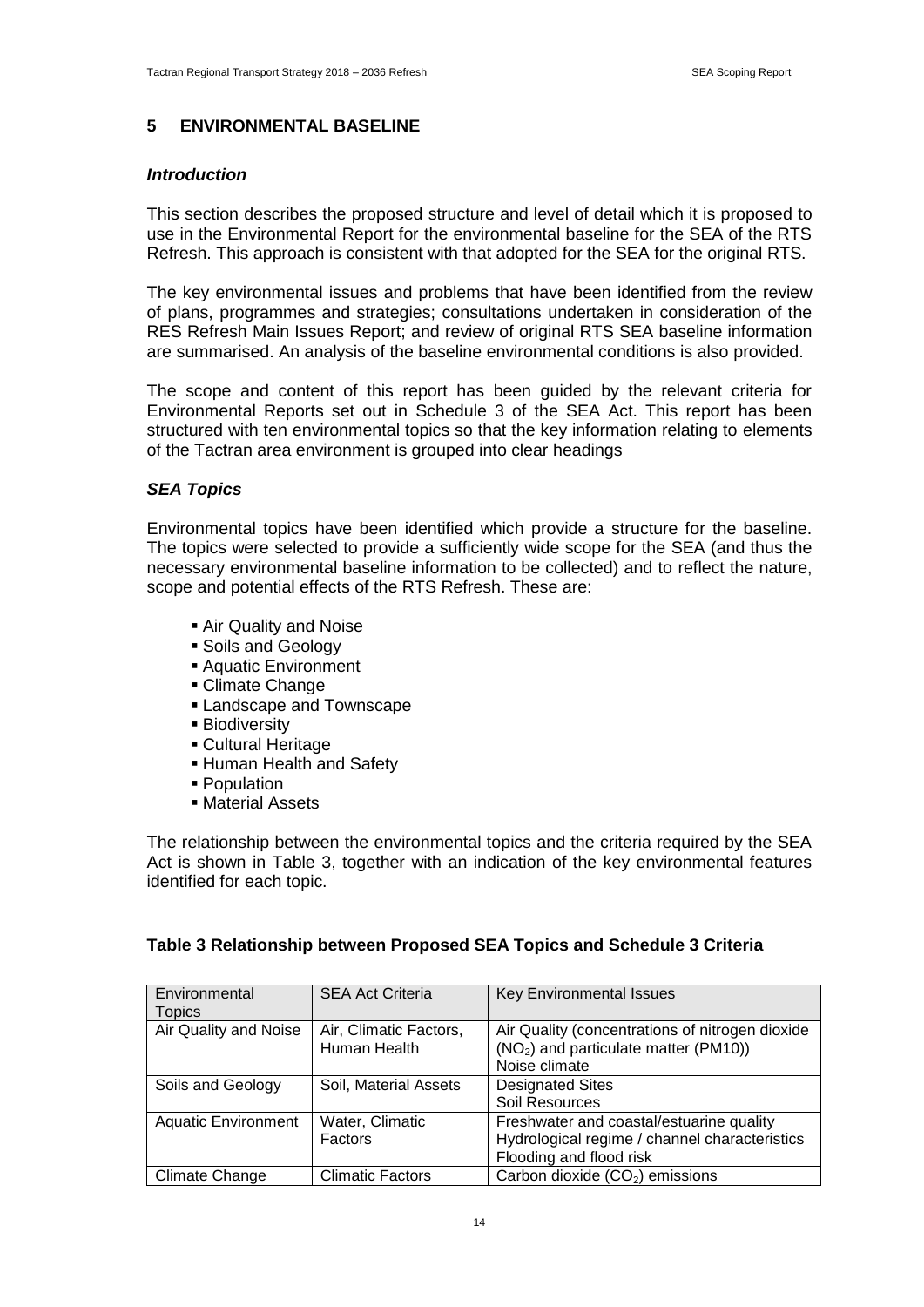| Landscape and            | Landscape                | Designated landscape areas                  |  |
|--------------------------|--------------------------|---------------------------------------------|--|
| Townscape                |                          | Landscape character                         |  |
| <b>Biodiversity</b>      | Biodiversity, fauna and  | Ecological designations                     |  |
|                          | flora                    | Priority habitats and species               |  |
|                          |                          | Habitat action plans                        |  |
| <b>Cultural Heritage</b> | <b>Cultural Heritage</b> | Designated sites and buildings / structures |  |
| Human Health and         | Human Health             | Key health indicators                       |  |
| Safety                   |                          | Transport safety                            |  |
| Population               | Population               | Demographics                                |  |
|                          |                          | Accessibility                               |  |
| <b>Material Assets</b>   | <b>Material Assets</b>   | Construction aggregates and waste           |  |
|                          |                          | Fuel and energy consumption and efficiency  |  |
|                          |                          | <b>Transport infrastructure</b>             |  |

### *Baseline Data Gathering and Analysis*

This section provides a summary of the environmental baseline within the Tactran area. Whilst a broad cross section of environmental baseline issues have been considered (as set out in Table 3), information has been collated to broadly match the level of detail of policies and proposals anticipated in the draft RTS Refresh (see Section 7) and has been focused on aspects of the environment on which transport policies and proposals are likely to have significant effects.

A summary of the key issues and status of the environmental baseline is presented in Table 4. Further analysis of environmental problems in the area of the RTS Refresh is presented in Section 6 of this report.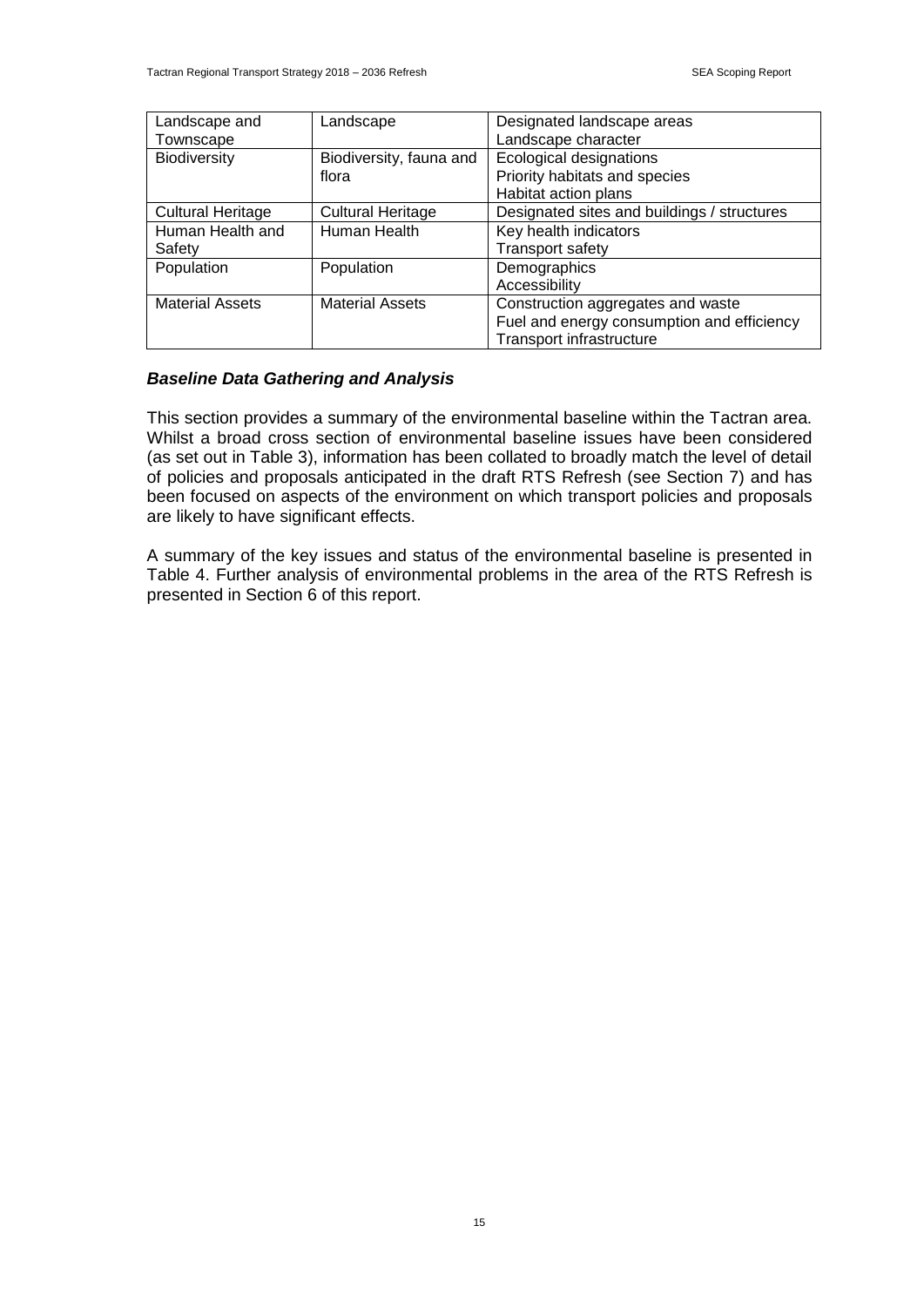# **Table 4 Summary of Environmental Baseline**

| Environmental<br><b>Topics</b>  | Key Indicators/Issues                                                                                                        | <b>Baseline Status</b>                                                                                                                                                                                                                                                  | Trends                                                                                                                                                                                                                           | Proposed Indicative Appraisal<br>Methodology                                                                                                                                                                                                                                                                                                                                                                                                                 |
|---------------------------------|------------------------------------------------------------------------------------------------------------------------------|-------------------------------------------------------------------------------------------------------------------------------------------------------------------------------------------------------------------------------------------------------------------------|----------------------------------------------------------------------------------------------------------------------------------------------------------------------------------------------------------------------------------|--------------------------------------------------------------------------------------------------------------------------------------------------------------------------------------------------------------------------------------------------------------------------------------------------------------------------------------------------------------------------------------------------------------------------------------------------------------|
| Air Quality and<br><b>Noise</b> | Concentrations of NO <sub>2</sub> and<br>PM10 - Designated Air<br><b>Quality Management Areas</b><br>(AQMAs)<br>Noise levels | Some monitored<br>exceedances<br>of<br>national air quality objectives (Dundee<br>City and Perth City area)<br>Two AQMAs - Dundee City and Perth<br>City area<br>Road vehicle emissions key source of<br>$NO2$ and PM10<br>Other sources present across Tactran<br>area | Air quality data indicates reduction in<br>pollutants<br>Predicted background air quality<br>Improvements<br>No monitored noise trends<br>Increasing traffic flows on key roads<br>across area, especially<br>commuter<br>routes | Consideration of influence of proposed<br>policies and proposals on emissions<br>Use of quantitative data when available;<br>where not available qualitative comment<br>based on experience<br>Particular consideration of potential to<br>improve or worsen areas of poor air<br>quality                                                                                                                                                                    |
| Soils and<br>Geology            | Designated sites<br>Agricultural land quality                                                                                | 18 Geological SSSIs and 11 mixed<br><b>SSSIs</b><br>71 Geological Conservation Review<br>(GCR) sites<br>Prime agricultural land in Angus and<br>poorer quality soils in the Grampians                                                                                   | No trend data                                                                                                                                                                                                                    | Review of potential for measure to<br>affect designated areas directly and<br>indirectly by comparing likely impact of<br>measure with baseline information<br>Appraisal of potential for measure to<br>affect areas of peat by comparing likely<br>impact of measure with baseline<br>information<br>Appraisal of potential for measure to<br>affect areas of prime agricultural land by<br>comparing likely impact of measure with<br>baseline information |
| Aquatic<br>Environment          | Quality of waterbodies<br>(surface and groundwater)<br>Flooding                                                              | Large network of running and standing<br>water.<br>Water quality varies widely but<br>generally fair to good with better quality<br>generally associated with upland,<br>remoter locations and poorer quality in<br>urban areas.<br>Some areas at risk from flooding    | Nationally water quality within Scotland<br>is reported to be improving                                                                                                                                                          | Qualitative appraisal of potential for<br>measure to affect water quality based<br>on experience, potential for mitigation,<br>best practice guidance etc.<br>Appraisal of any positive effects from<br>flooding<br>as<br>0f<br>part<br>natural<br>hydrological/ecological cycle                                                                                                                                                                             |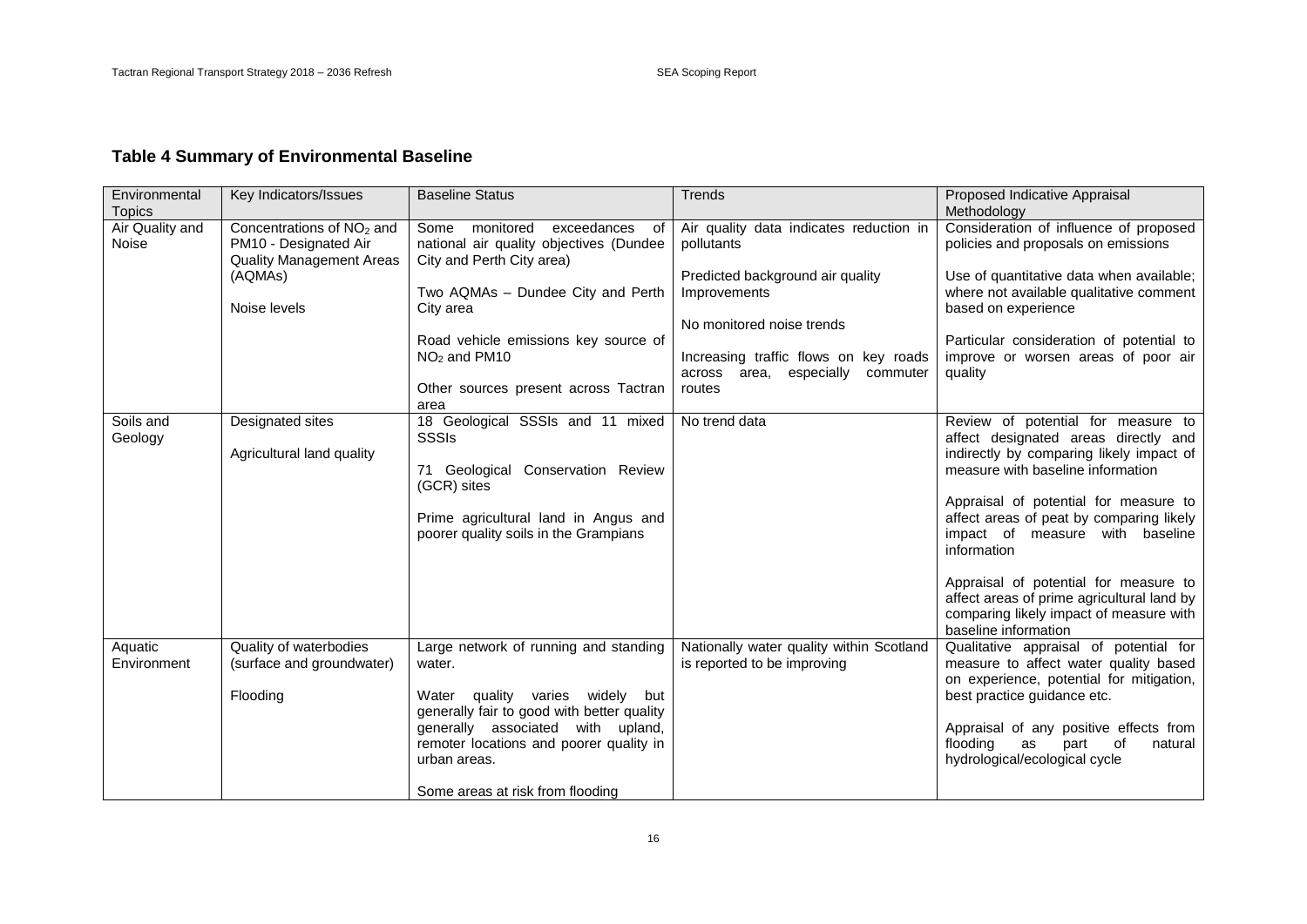| Climate Change      | Emissions of greenhouse         | Existing climate is generally in line with                                | Climate change predictions suggest                         | quantitative<br>Use of<br>data<br>where                                         |
|---------------------|---------------------------------|---------------------------------------------------------------------------|------------------------------------------------------------|---------------------------------------------------------------------------------|
|                     | gases                           | Scotland<br>whole<br>as<br>a<br>though                                    | in<br>potential<br>increases<br>annual                     | available, if not qualitative appraisal                                         |
|                     |                                 | experiences lower than average rainfall                                   | temperature and seasonal precipitation                     | based on likely effects of measure on                                           |
|                     | Climate data                    |                                                                           | changes                                                    | traffic flows                                                                   |
| Landscape and       | Designated areas                | Wide variety of landscapes                                                | Pressure<br>on<br>landscape<br>from                        | Appraisal of potential impacts of policy                                        |
| Townscape           |                                 |                                                                           | development                                                | or proposal on landscape of Tactran                                             |
|                     | Landscape character             | Range of landscape designations                                           |                                                            | area and consideration of potential for                                         |
|                     |                                 | (including 5 National Scenic Areas and                                    |                                                            | mitigation                                                                      |
|                     | Green belt, corridors           | 57 Historic Gardens and Designed                                          |                                                            |                                                                                 |
|                     |                                 | Landscapes)                                                               |                                                            |                                                                                 |
| <b>Biodiversity</b> | Designated sites                | 29 SACs, 9 SPAs and 7 RAMSAR sites                                        | Habitat loss and loss of biodiversity                      | Review of potential for measure to                                              |
|                     |                                 |                                                                           | through<br>development,<br>such<br>as                      | affect designated areas directly and                                            |
|                     | BAP and LBAP priority           | 218 SSSIs (biological and mixed)                                          | urbanisation and changes in<br>land                        | indirectly by comparing likely impact of                                        |
|                     | habitats and species            | 7 NNR, 5 LNR and 6 Country Parks                                          | management practices                                       | measure with baseline information                                               |
|                     |                                 |                                                                           | Increasing degradation of biodiversity                     | Appraisal of potential impacts of                                               |
|                     |                                 | 6 key LBAP priority habitat types and                                     | associated with direct and indirect                        | measure on biodiversity of Tactran area                                         |
|                     |                                 | various priority species                                                  | effects from development such as                           | and consideration of potential for                                              |
|                     |                                 |                                                                           | pollution                                                  | mitigation                                                                      |
| Cultural            | Designated sites                | 7,644 Listed Buildings Category A to C                                    | No trend data                                              | Review of potential for measure to                                              |
| Heritage            |                                 |                                                                           |                                                            | affect designated resources directly and                                        |
|                     |                                 | 1,351 Scheduled Ancient Monuments                                         | Increasing development may identify                        | indirectly by comparing likely impact of                                        |
|                     |                                 |                                                                           | unknown<br>previously<br>archaeology                       | measure with baseline information                                               |
|                     |                                 | Approximately 100 Conservation Areas                                      | resulting in increased known resources                     |                                                                                 |
|                     |                                 |                                                                           |                                                            | Qualitative consideration of potential of                                       |
|                     |                                 | Potential for undiscovered archaeology                                    |                                                            | measure to affect unknown remains                                               |
| Human Health        | <b>Census Health Indicators</b> | Better health than Scottish average                                       | None identified                                            | Iterative consideration of potential for                                        |
| and Safety          |                                 | (based on specific indicators) and                                        |                                                            | measure to affect health by discussion                                          |
|                     | Flooding                        | higher life expectancy for men and                                        |                                                            | with team responsible for health                                                |
|                     |                                 | women                                                                     |                                                            | appraisal                                                                       |
|                     |                                 |                                                                           |                                                            |                                                                                 |
|                     |                                 | Reduction in road casualty rates and                                      |                                                            | Consideration of potential for measure                                          |
|                     |                                 | trends from 2004-8 average to 2020                                        |                                                            | to cause or exacerbate<br>flooding,                                             |
|                     |                                 | average                                                                   |                                                            | drawing on<br>available<br>information,                                         |
|                     |                                 |                                                                           |                                                            | experience etc.                                                                 |
|                     |                                 | Some areas at risk from flooding<br>Tactran area accounts for 9.4% of the |                                                            |                                                                                 |
| Population          | Demographic profile             |                                                                           | Predicted increases in population lower                    | Consideration of potential for measure<br>to impact on accessibility drawing on |
|                     | Accessibility indicators        | Scottish population                                                       | than Scottish average in some parts of<br>the Tactran area | available information, experience, best                                         |
|                     |                                 | Population distribution within<br>three                                   |                                                            | practice etc.                                                                   |
|                     | <b>Tourism Indicators</b>       | cities, within smaller towns and villages                                 |                                                            |                                                                                 |
|                     |                                 |                                                                           |                                                            |                                                                                 |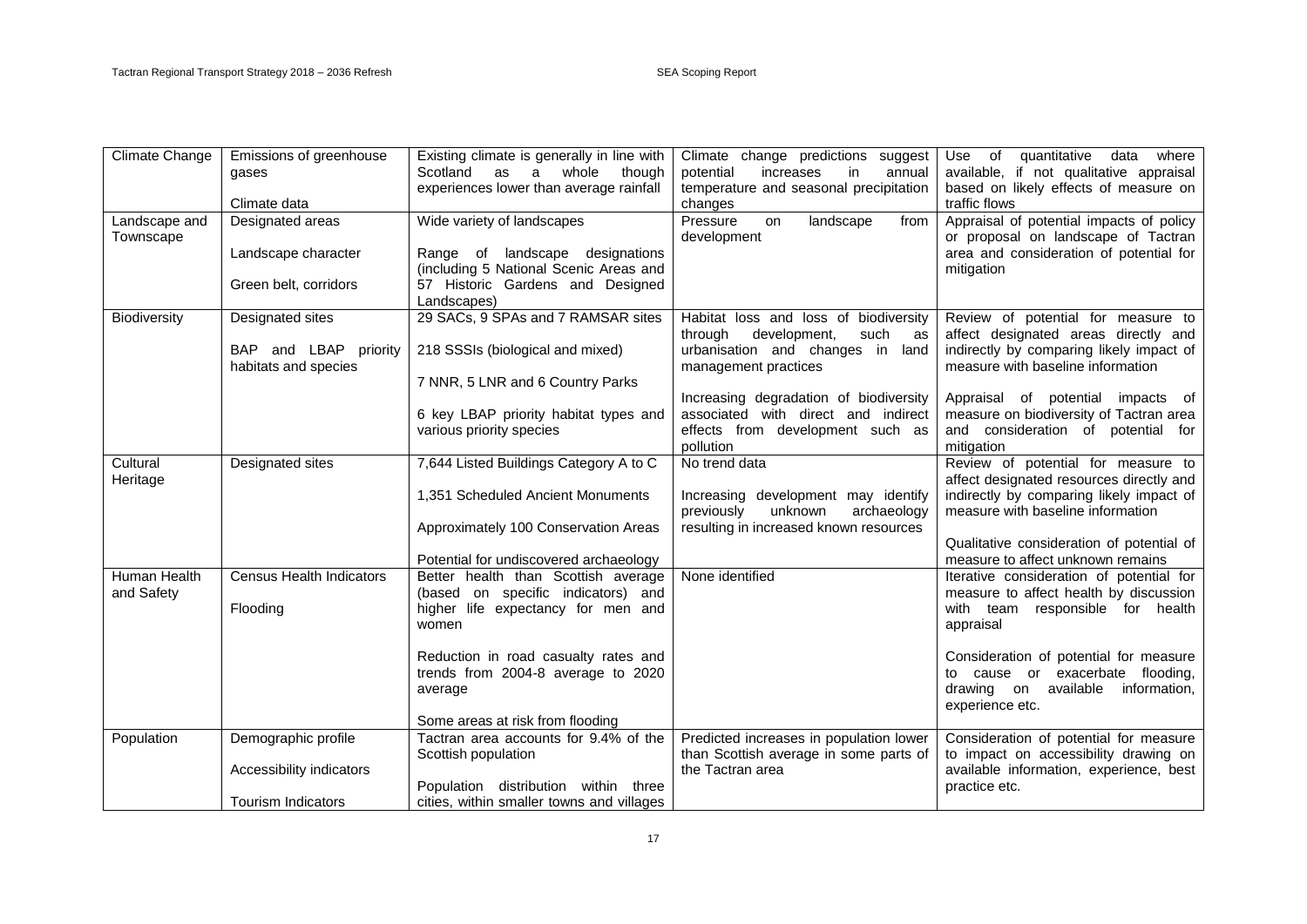|                        |                          | and throughout rural areas                                                                                                                                   |                 |                                                                                                                                                                                                 |
|------------------------|--------------------------|--------------------------------------------------------------------------------------------------------------------------------------------------------------|-----------------|-------------------------------------------------------------------------------------------------------------------------------------------------------------------------------------------------|
|                        |                          | Lower accessibility to private vehicles<br>than Scottish average                                                                                             |                 |                                                                                                                                                                                                 |
|                        |                          | 2001 to 2005 saw a 50% increase in<br>international visitors to Scotland and an<br>11% increase in visitor attraction<br>numbers (of which there are many in |                 |                                                                                                                                                                                                 |
|                        |                          | the Tactran area)                                                                                                                                            |                 |                                                                                                                                                                                                 |
| <b>Material Assets</b> | Aggregates and waste     | Network of local and national roads,<br>railways and aquatic infrastructure                                                                                  | None identified | Review of potential for policies and<br>proposals to affect infrastructure                                                                                                                      |
|                        | Transport infrastructure |                                                                                                                                                              |                 | resources directly and indirectly by<br>comparing likely impact of policies and<br>proposals with baseline information                                                                          |
|                        |                          |                                                                                                                                                              |                 | Review of potential for policies and<br>proposals to affect aggregate resources<br>directly and indirectly by comparing<br>likely impact of policies and proposals<br>with baseline information |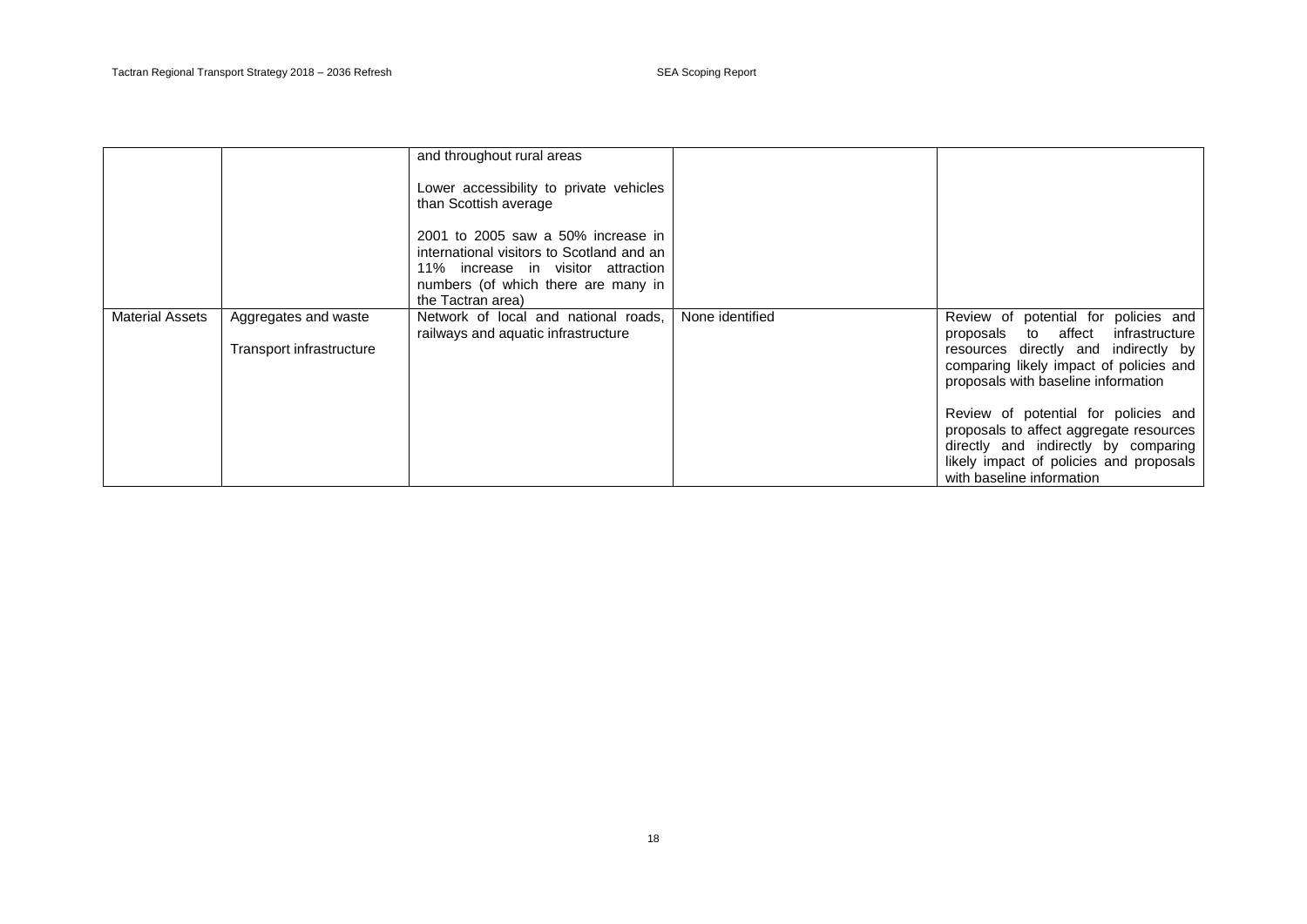### *Areas likely to be affected by the RTS Refresh*

Given the nature of the RTS Refresh, the areas that are most likely to be affected are those on or in close proximity to the transport network. The geographical extent of such effects is likely to be dependent on the proposed policies and proposals within the RTS Refresh.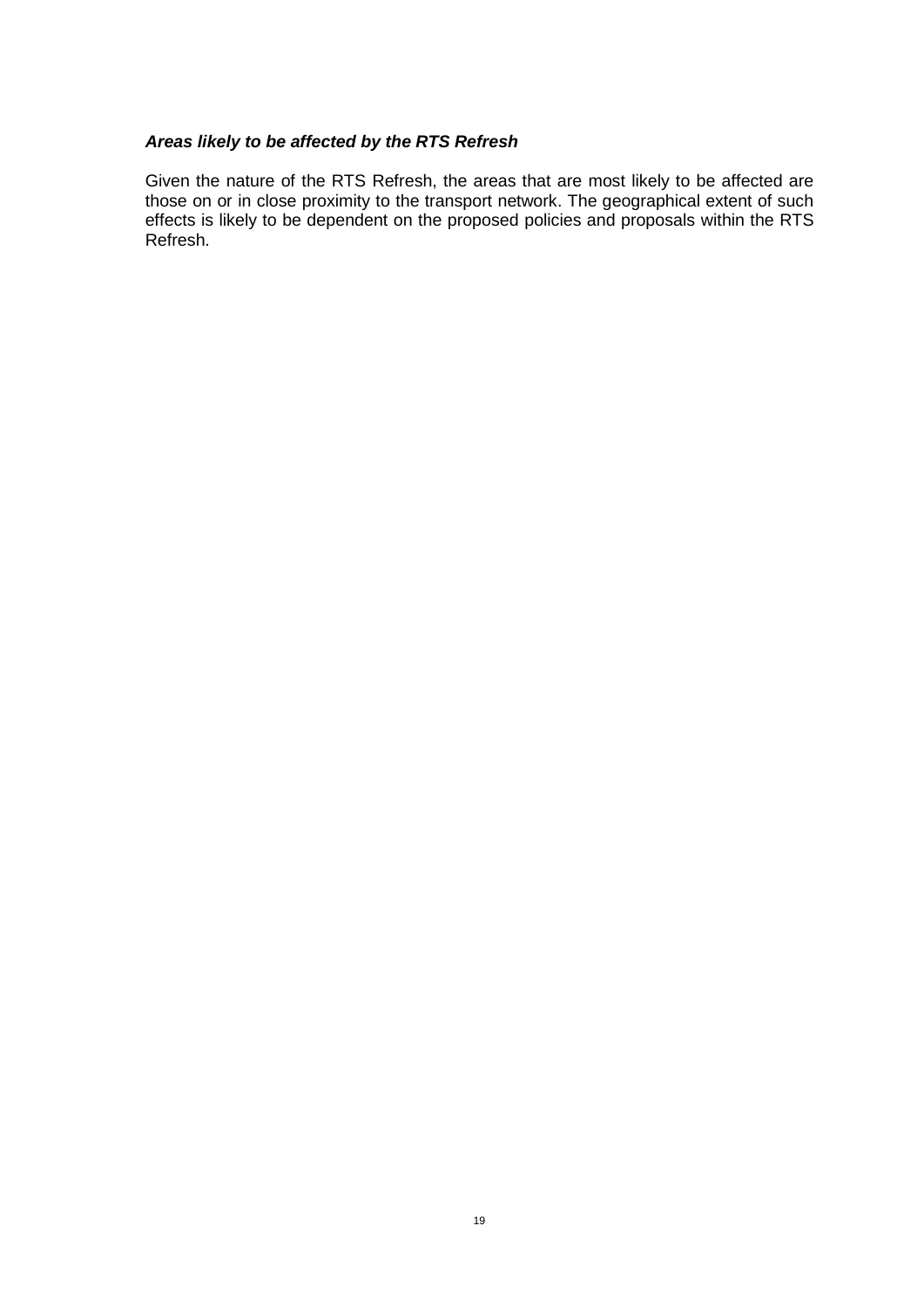### **6 ENVIRONMENTAL ISSUES AND PROBLEMS**

A review has been undertaken of environmental problems, issues and opportunities in the Tactran area. This is based on the review carried out for the RTS, updated by a review of issues from relevant strategies, plans and programmes introduced since 2008; and a review of baseline environmental data.

A summary of the key findings of the review is presented below. Where appropriate, opportunities for the environment in relation to the RTS Refresh are included.

### **Air Quality and Noise**

*Issues and Problems*

- **EXECTE 2015** Levels of NO<sub>2</sub> and PM10 (particularly in urban areas associated with traffic flows and/or congestion)
- noise (traffic associated)
- **Exercise increasing traffic flows (including new sources such as residential** developments)
- dust from construction activities (at a localised level)
- **•** journey times crossing Dundee
- management of tourist traffic summer congestion, overtaking and parking on rural roads
- **-** logging and mineral extraction traffic on rural roads
- number of cars commuting into Dundee is high, although car ownership is low
- **-** Dundee university students have high car ownership
- **Dundee city and Perth city are AQMAs. Pollution is caused by congestion, air** quality hot spots in Dundee and Perth City Centres and also Crieff High Street
- cumulative impacts from traffic from various developments

### *Opportunities*

- **background levels of NO<sub>2</sub>** and PM10 are predicted to decrease in non-urban areas
- promotion of sustainable transport (including walking and cycling) and reduction of private journeys by car
- **P** provision or enhancement of sustainable transport infrastructure
- raising awareness of best site management practices in contracts
- **•** promote access to developments on most suitable roads
- checking new infrastructure does not give rise to greater emissions
- provision of suitable infrastructure in tourism hotspots (laybys, overtaking sections, etc.)
- improvement to transport infrastructure and vehicles (e.g. 'quiet' road surfaces and cleaner fuels and vehicles)

### **Soils and Geology**

### *Issues and Problems*

 direct and indirect impact on statutory and non-statutory designated sites (these include geological Sites of Special Scientific Important (SSSI), Geological Conservation Review (GCR) Sites and Regionally Important Geological Sites (RIGS))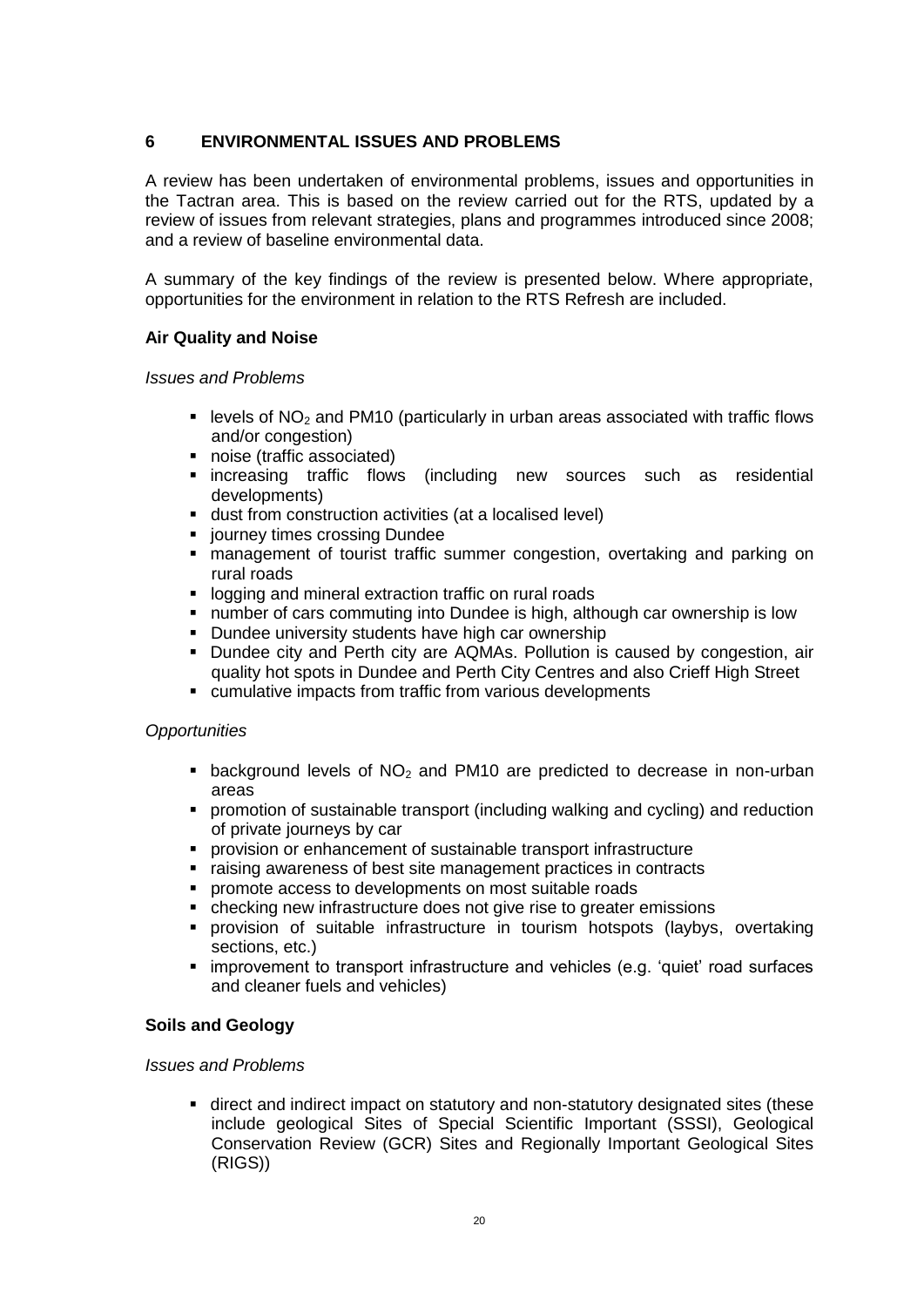- **•** potential impact on important peat resources
- pressure on soil resources, particularly those supporting prime agricultural land
- areas of potentially contaminated soils and mineral instability (e.g. in former mining areas)
- potential for contamination from transport (e.g. fuel spillages during construction)
- erosion from run-off and peat stability/slippage

- creation of new geological sites through development (e.g. road cuttings etc.) providing educational opportunities
- good construction design and practice offers the opportunity to minimise impact on soils and geology
- changing agricultural policies (e.g. reduced perception of the importance of prime agricultural land)
- following advice on avoidance of soil and peat instability

### **Aquatic Environment**

#### *Issues and Problems (Freshwater Environment)*

- direct and indirect impact on surface and groundwater (through water quality, flow and affecting physical form)
- flooding including fluvial and urban (associated with insufficient drainage/culvert maintenance and capacity)
- new development in flood plains is a key pressure on the hydrological regime and contributory factor to flooding in some locations and careful planning required to avoid impacts
- **PEDITE:** pressure on private abstractions
- water abstraction can affect important habitats

#### *Issues and Problems (Marine Environment)*

- direct and indirect impacts on coastal waters and estuaries
- **flooding and sea level rise**
- pollution from construction related activities or from spills once operational

#### *Opportunities*

- SEPA reports water quality across Scotland as a whole is improving. The implementation of the RTS Refresh has the opportunity to contribute to the improvement of water quality and physical form (as well as the habitat aspect discussed in Biodiversity) through good construction design and practices
- potential to develop watercourses as a resource for better health and economic development

#### **Climate Change**

#### *Issues and Problems*

emissions of greenhouse gases from traffic and transport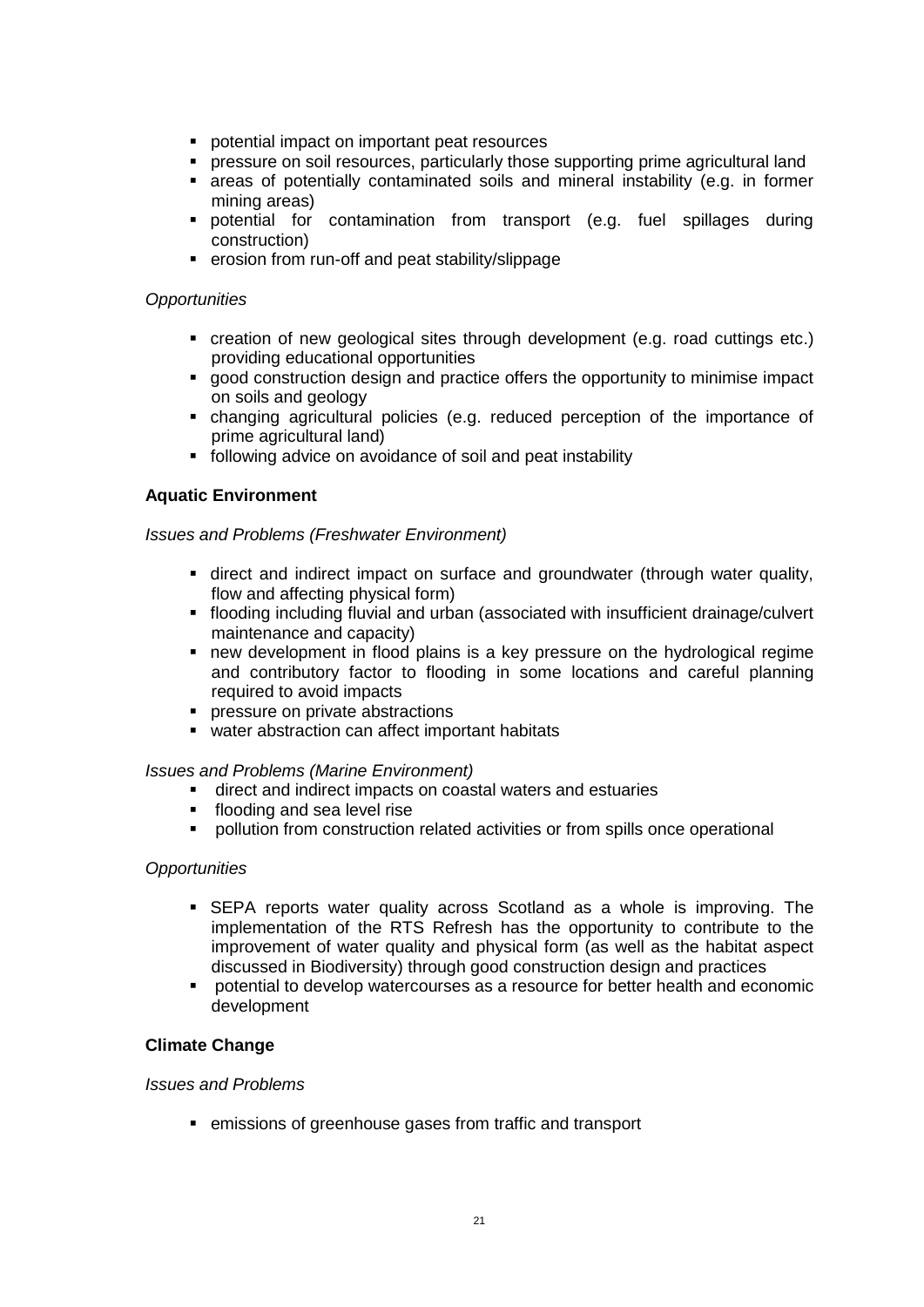- **EXECT** emissions from transport play an important role in greenhouse gas emissions and as identified in the Air Quality and Noise section road traffic levels are increasing on some routes
- **•** predicted increases in storm event frequency and severity from climate change in future
- $\blacksquare$  rising sea levels
- **dependency on oil and air travel**

- opportunities to reduce private vehicle journeys and promote use of sustainable modes of transport
- education about sustainable transport and promotion of the benefits to the environment and health
- checking new proposals do not give rise to significant new emissions
- opportunities to exploit the potential for biofuels

### **Landscape and Townscape**

#### *Issues and Problems*

- direct and indirect impact on designated sites (such as National Scenic Areas (NSAs), National Parks, Areas of Great Landscape Value (AGLVs), Conservation Areas and Historic Gardens and Designed Landscapes)
- inappropriate or insensitive development, and capacity of the landscape to absorb new infrastructure
- gradual erosion of landscape character (cumulative development effects)
- construction of new infrastructure may affect the wider landscape setting of particular sites or sensitive historic landscapes
- **PEDOSSIBLE SEVERANCE OF historic environment features**
- **tiomages affected by traffic calming measures**
- maintenance of existing infrastructure affecting the historic environment features (e.g. historic bridges)

#### *Opportunities*

- opportunity for landscape/townscape/seascape enhancements with new and revised infrastructure, this is particularly in areas of lower current landscape and townscape value
- **the potential to improve the accessibility of historic features such as** townscapes

#### **Biodiversity**

#### *Issues and Problems*

- direct and indirect impact on designated sites (European, national and local), European Protected Species and nationally important species
- **I loss of habitat and species (particularly those identified within the Local** Biodiversity Action Plans (LBAPs), associated in part with urbanisation and development within the countryside (projected increases in residential developments and associated infrastructure will continue to increase this pressure)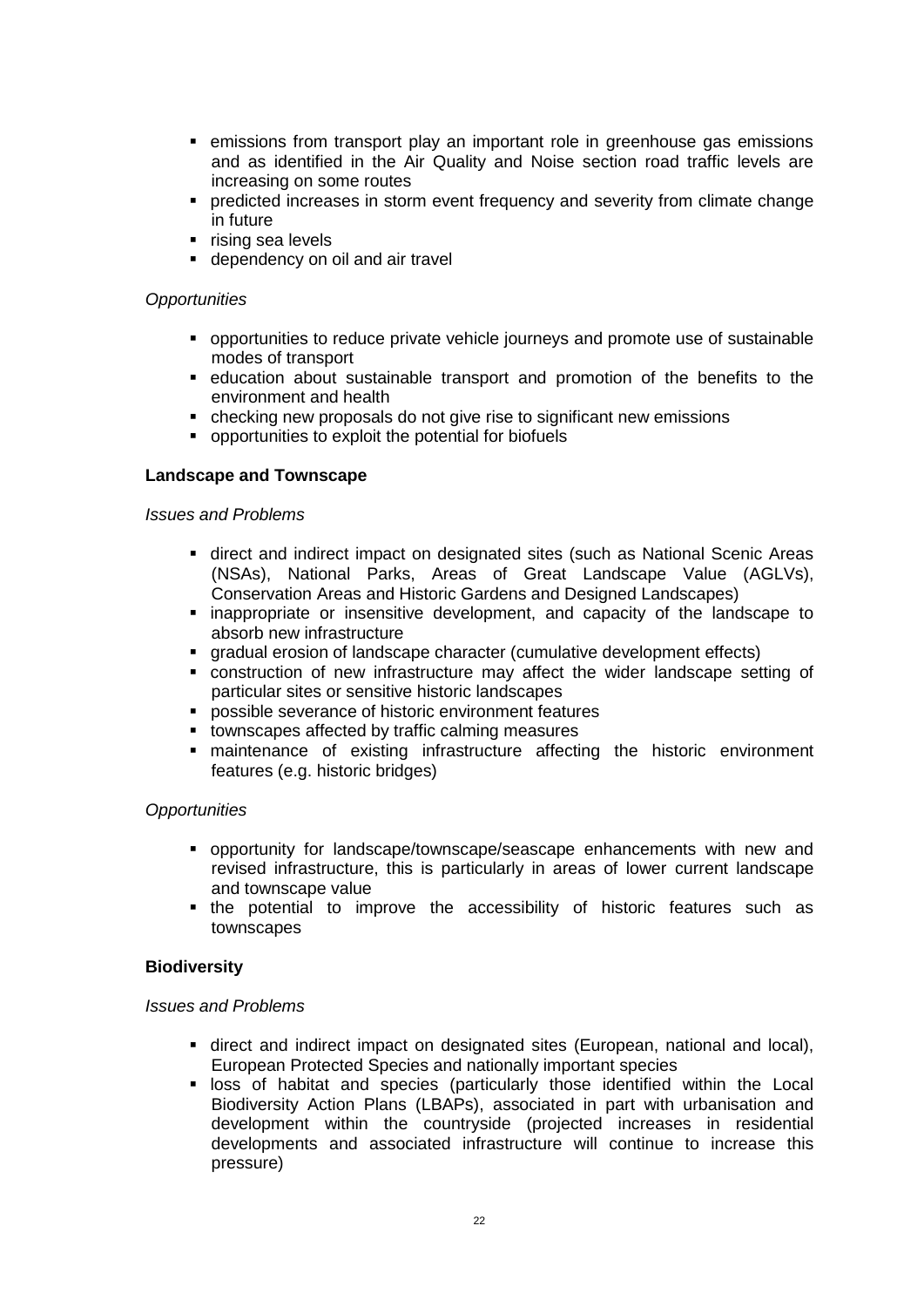- changes in land use (such as afforestation) resulting in changes to habitat composition (as well as landscape change)
- habitat fragmentation and severance associated with new developments
- disturbance of species from construction works and traffic
- species loss and road kill
- **PEDIED FIRE 2015** Parks within region

- with transport there is the potential to promote and create wildlife habitats
- ensure new development does not affect designated sites or important species
- **•** reducing vehicle traffic may help reduce road kills
- **planning development to avoid severance and fragmentation**
- new planting associated with transport developments can add to local biodiversity
- there is an opportunity to provide more interpretation facilities

### **Cultural Heritage**

#### *Issues and Problems*

- direct and indirect impacts on statutory and non-statutory designated sites and the impact on their settings (Scheduled Ancient Monuments, Listed Buildings, Designed Landscapes and Conservation Areas)
- **•** promotion of Dundee and Angus as tourist destinations, desire to move from day destinations to longer stay
- tourism is a major sector in Perth & Kinross
- **F** risks of impact to unknown and as yet undiscovered resources
- variety of locally important sites which should be safeguarded including battlefields

#### *Opportunities*

- there is an opportunity to enhance the setting and potentially the physical form of cultural heritage sites where this is appropriate (and in discussion with Historic Scotland for features of national importance)
- there is an opportunity to improve accessibility to the cultural heritage resource
- potential to enhance interpretation of the cultural resource

#### **Human Health and Safety**

#### *Issues and Problems*

- **·** inadequate and insufficient infrastructure for sustainable, healthy transport (e.g. walking routes and cycling commuting routes)
- air pollution is a problem with regard to health, particularly in urban locations and close to major transport corridors. Air pollution is also a factor in the promotion of sustainable, healthy transport (e.g. walking and cycling)
- community severance effects e.g. intimidation and safety of road crossings
- personal safety on the transport network can be a factor in the use of sustainable methods of transport, such as road safety for cycles and personal safety for bus networks, particularly at night and in remoter locations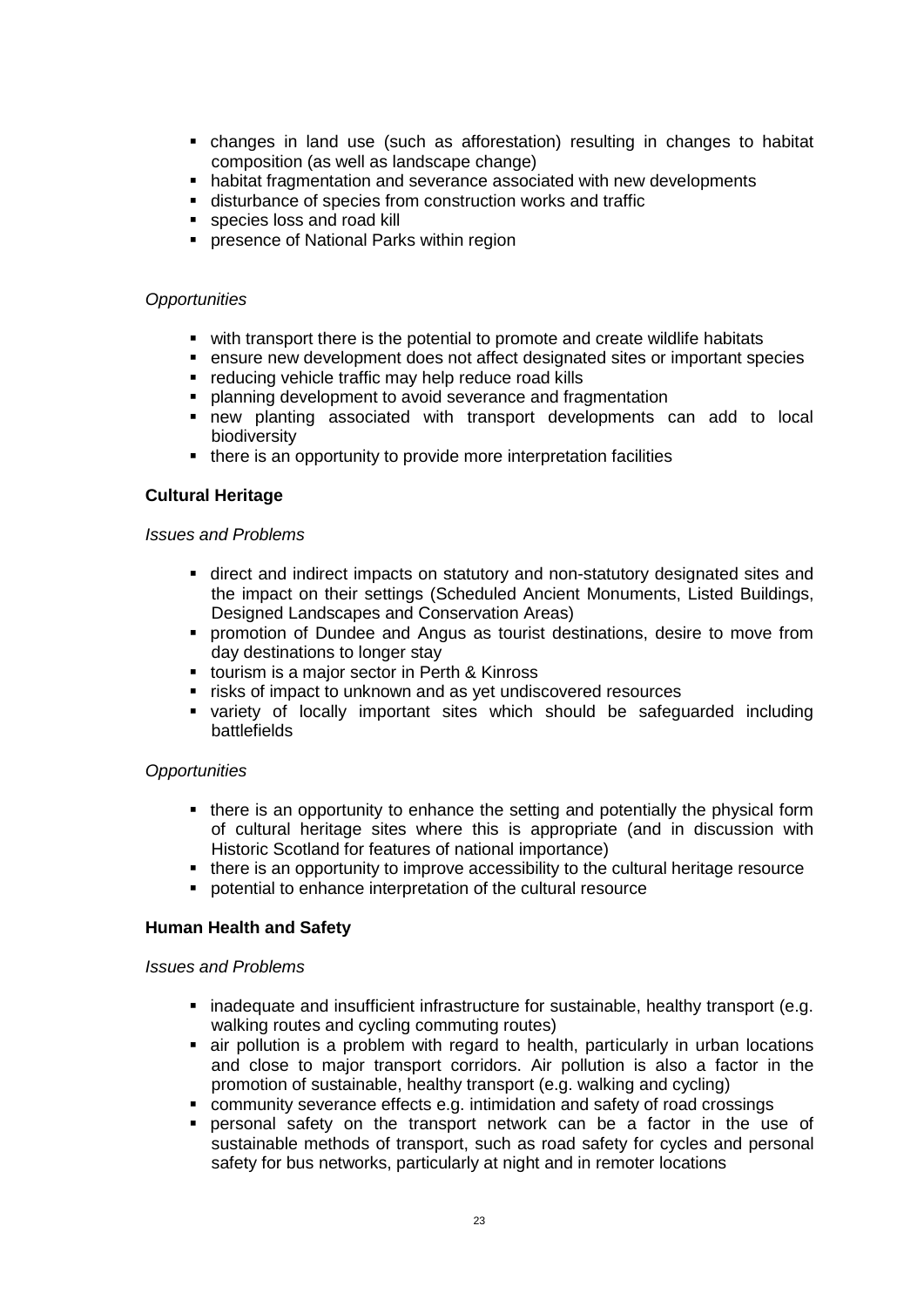- road traffic casualties
- changes to provision of health care centralisation/relocation of clinical specialities at specific hospitals (PRI/Ninewells/Stracathro; Stirling Royal Infirmary/Forth Valley Royal Hospital)
- access from rural areas
- Scottish Ambulance Service review (where will future provision for nonemergency transport come from)
- parking levels at hospitals
- in Dundee, Kingsway is a strategic and local problem severs city, especially for cycles/pedestrians
- access in Angus to healthcare is problematic

- there are opportunities for promoting sustainable methods of transport (e.g. walking and cycling) which can play an important role in improving health
- there are opportunities within the transport network and infrastructure to address these problems through design, maintenance and raising awareness. Opportunities may include improved lighting around bus stops, creation of on and off-line cycle lanes and traffic calming measures
- careful planning in RTS Refresh to address access issues
- **promotion of safety measures in RTS Refresh**

### **Population**

#### *Issues and Problems*

- **Example 2** lack of access within/from towns and villages and to the local countryside
- **Example is sues of requirement for better accessibility to public transport facilities and** services (adequate pedestrian routes of reasonable distance to services, etc.)
- **Ilifestyle trends and family choices affecting location decisions for** housing/work/education which are contributing in many cases to longer commuting distances by car
- **EXECT** lack of attractive long distance safe commuter cycle routes
- train capacity to Edinburgh/Glasgow (Dundee services often over-crowded)
- disparity of rail fares across region
- **perception of poor interchange between Dundee bus and rail stations**
- lack of integrated ticketing
- **EXTERGING 19 ISLE 2015** Islands areas within rural areas
- access to colleges and universities within the region
- Dundee's population rising very slowly
- Dundee Western gateway major growth area in housing in south
- need to travel is high in Angus as population is spread out in seven small centres
- severance of communities leading to perceived and/or real peripherality issues
- coordinated travel information for tourists
- ability to sustain bus provision to dispersed locations
- **potential for Demand Responsive Transport**
- need to retain services (retail/GPs/post offices/banks) within rural and market town locations (reducing need for travel)
- **•** promotion of ports within region and competition between ports
- lack of rail freight facilities
- **Forth Road Bridge acts as a barrier to access to Dundee**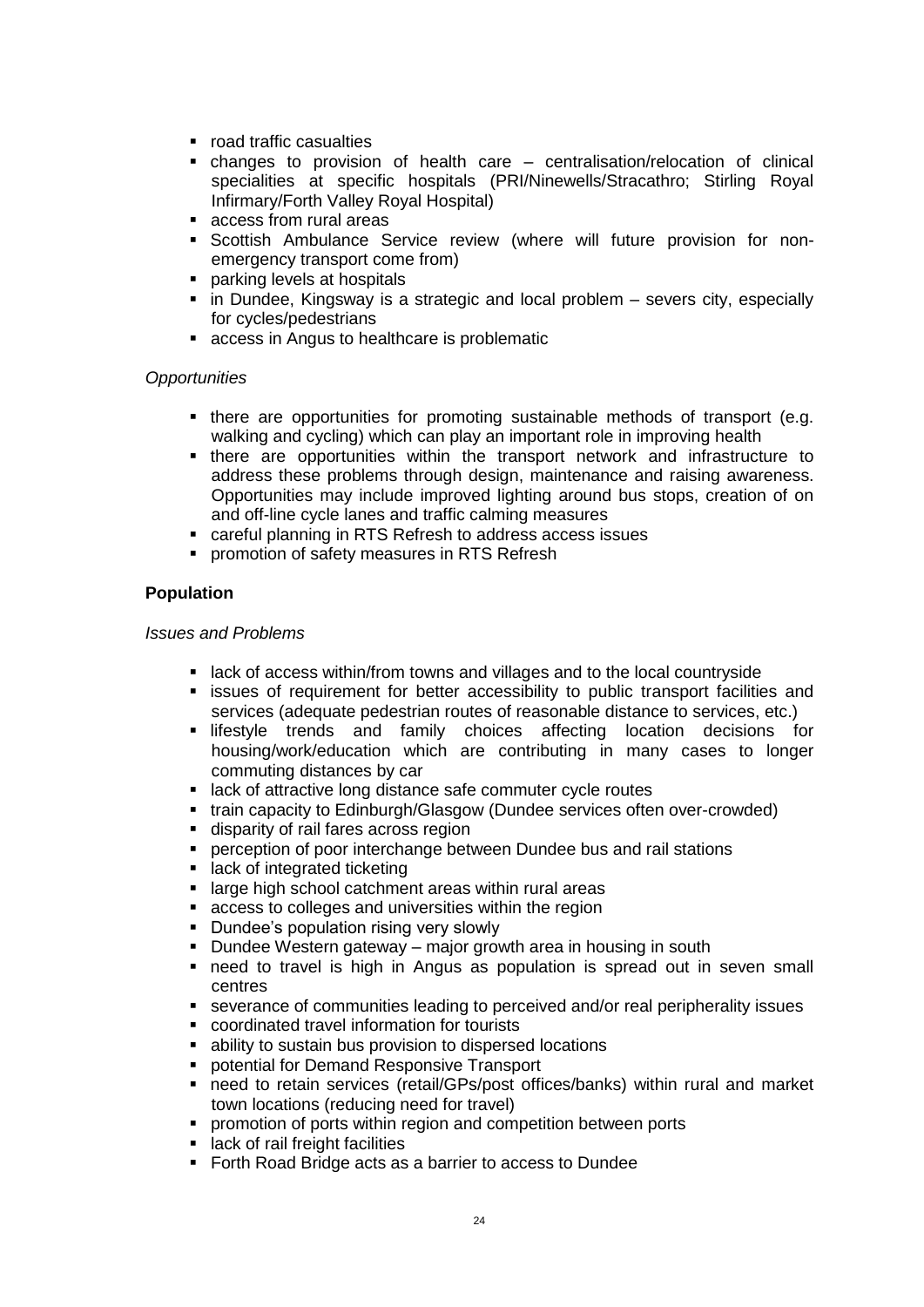■ air access – issue for Scotland's economy as a whole

### *Opportunities*

- design of new developments and their infrastructure associated with the projected increases in dwellings has the opportunity to promote accessibility to sustainable transport
- the RTS Refresh has the opportunity to support, promote and facilitate sustainable access to strategic development areas
- ensuring the RTS Refresh promotes accessibility

### **Material Assets**

#### *Issues and Problems*

- transport infrastructure (access to, quality, frequency, maintenance etc.)
- **transport related fuel and energy use**
- reducing number of 'quiet' roads leading to less walking and cycling
- pressure for aggregates and associated effects of, for example, visual intrusion from quarries and borrow pits

### *Opportunities*

- RTS can promote wise use of existing road and other transport infrastructure
- **PEDIETE:** promote reduction of non-renewable resources
- promote re-use of aggregates and other road materials
- reduce construction of new infrastructure for transport unless essential
- re-use of materials on site
- **F** recycling of construction and demolition wastes
- opportunities to exploit the potential for alternative fuels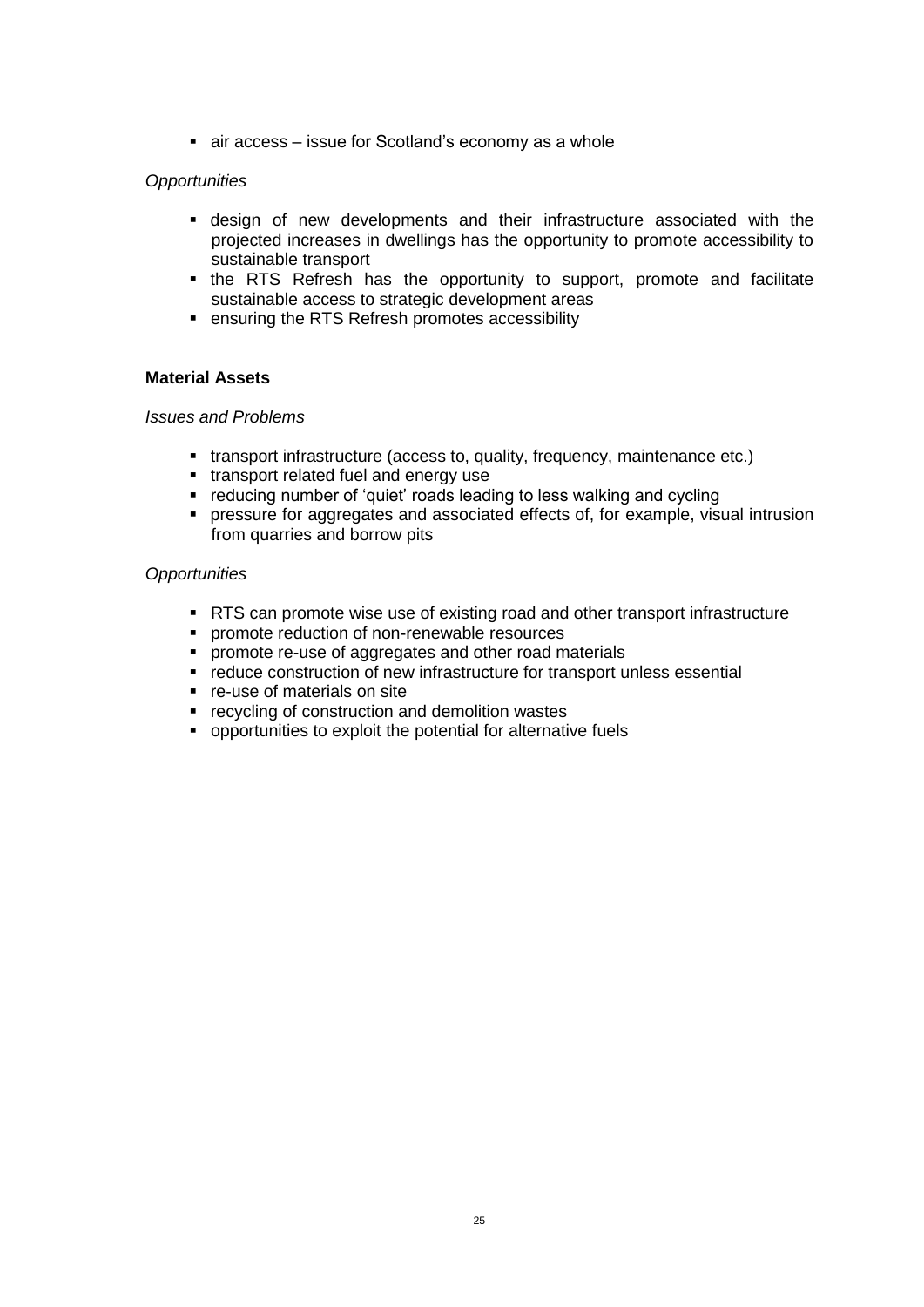### **7 ENVIRONMENTAL ASSESSMENT**

#### *Introduction*

This section sets out the scope, approach and level of detail that is proposed for the detailed environmental assessment of the RTS Refresh. An overview of the alternatives for the RTS Refresh is set out, together with an initial analysis of the key environmental issues and the SEA objectives and framework which will be used for the appraisal of the RTS Refresh during the detailed stage of environmental assessment.

The results of this assessment will be presented in an Environmental Report (ER).

### *Plan Alternatives*

Alternatives to the RTS were considered during the development of the original Strategy in 2008. As the purpose of the Refresh is not to change the direction of then RTS but rather to incorporate developments in the wider policy framework within which the RTS sits and to better align it with the TAYplan SDP, it is not proposed that the objectives of the RTS will change significantly nor will it change its general direction.

### *Scoping of Significant Environmental Effects*

The intended scope of the SEA was undertaken alongside development of the RTS in 2008. Table 5 is an extract from the original SEA Scoping Report. It is considered that this remains applicable to the RTS Refresh.

| <b>SEA Topic Areas</b>     | Scoped In | <b>Scoped Out</b> |
|----------------------------|-----------|-------------------|
| Air Quality and Noise      | Yes       | No                |
| Soils and Geology          | Yes       | No                |
| <b>Aquatic Environment</b> | Yes       | No                |
| <b>Climatic Change</b>     | Yes       | No                |
| Landscape and Townscape    | Yes       | No                |
| <b>Biodiversity</b>        | Yes       | No                |
| <b>Cultural Heritage</b>   | Yes       | No                |
| Human health and Safety    | Yes       | No                |
| Population                 | Yes       | No                |
| Material assets            | Yes       | No                |

### **Table 5 Scoping of Significant Environmental Effects**

#### *Environmental Appraisal*

#### *SEA Vision and Objectives*

The initial SEA of the RTS set out a Vision which stated "To ensure that the RTS contributes to safeguarding the environment, making improvements where possible and promoting sustainable travel choices". The 11 SEA objectives against which the RTS was assessed are shown in Table 6.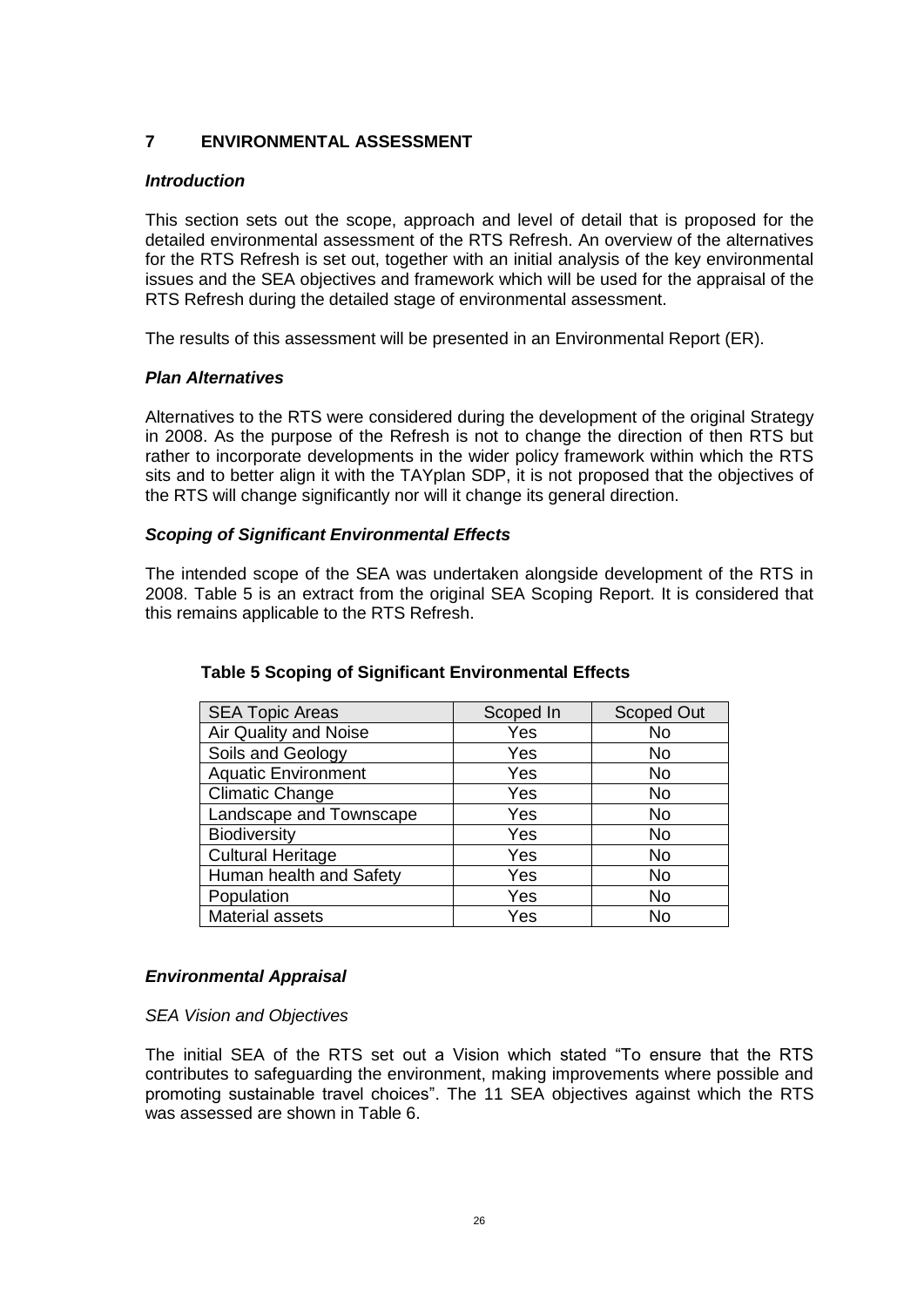# **Table 6 SEA Topics, Objectives and Indicators**

| <b>SEA Topic</b>              | <b>SEA Objective</b>                                                                                               | Indicator                                                                                                                                     |
|-------------------------------|--------------------------------------------------------------------------------------------------------------------|-----------------------------------------------------------------------------------------------------------------------------------------------|
| Air quality<br>and noise      | To improve air quality in the<br>region and contribute to<br>meeting national air quality<br>and health objectives | Number of AQMAs<br>Trends in monitored roadside $NO2$ and PM10<br>by Council area                                                             |
|                               |                                                                                                                    | Traffic flows on busy roads and in AQMAs                                                                                                      |
|                               |                                                                                                                    | Health data in AQMAs                                                                                                                          |
|                               | To reduce transport related<br>noise and vibration pollution                                                       | Key sources (contours) of transport noise                                                                                                     |
| Aquatic<br>environment        | To protect watercourses from<br>the impacts of transport and<br>maintain and enhance their                         | No deterioration of the water environment or<br>increase in flood risk                                                                        |
|                               | water quality                                                                                                      | Proportion of new transport infrastructure<br>incorporating SUDS                                                                              |
| Climate<br>Change             | To contribute to meeting the<br>Scottish share in the reduction                                                    | National CO <sub>2</sub> emissions from transport sector                                                                                      |
|                               | of carbon emissions                                                                                                | Traffic counters on key road links                                                                                                            |
|                               |                                                                                                                    | Number of tonnes of $CO2$ caused by increased<br>air travel that are offset by the successful<br>implementation of a carbon offset scheme     |
| Landscape<br>and<br>Townscape | To avoid negative impacts<br>from visual intrusion from<br>transport infrastructure                                | Number of significant visual effects predicted<br>in European Sites for new interventions                                                     |
|                               | To protect and enhance the<br>landscape of the region                                                              | Number of significant landscape effects<br>predicted in European Sites for new<br>interventions                                               |
|                               | To maintain and enhance<br>townscapes and their settings                                                           | Number of objections to interventions from<br><b>Historic Scotland</b>                                                                        |
| Biodiversity                  | To protect and enhance<br>biodiversity                                                                             | Number of significant ecological effects<br>predicted in European Sites for new<br>interventions                                              |
|                               |                                                                                                                    | Number of schemes with positive species and<br>habitat enhancement measures                                                                   |
|                               | To minimise the effects of<br>transport on designated areas<br>and protected species                               | Number of significant ecological effects on<br>protected species and designated sites<br>predicted in European Sites for new<br>interventions |
| Cultural                      | To protect all (known and                                                                                          | Number of significant effects predicted on                                                                                                    |
| Heritage                      | unknown) archaeological and<br>historic resources of the region<br>and their settings                              | archaeological remains and historic resources<br>in European Sites for new interventions                                                      |
| Human                         | To improve health and safety                                                                                       | Km of new cycleway                                                                                                                            |
| Health and<br>Safety          | by providing appropriate<br>means and modes of transport<br>which contribute to a healthier,                       | Number of safe routes to school projects                                                                                                      |
|                               | safer lifestyle                                                                                                    | Change in number of car trips <1km                                                                                                            |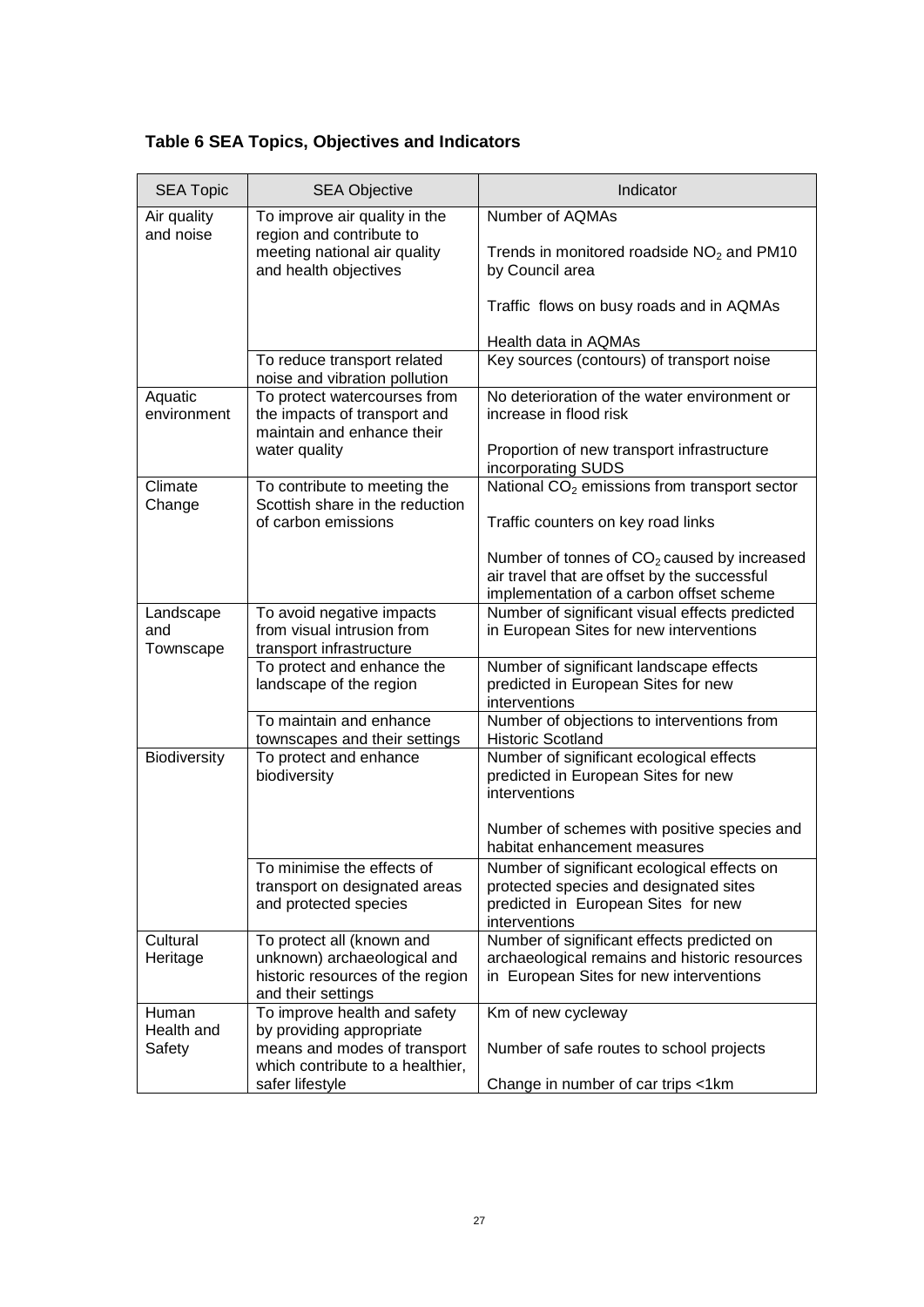As part of the RTS Refresh the vision, objectives and indicators will be reviewed to ensure that they remain relevant and then will be used in the SEA.

The RTS Refresh will consider the policies and proposals currently contained within the RTS and whether they need to be updated or new ones added. The strategic, policy and possible site-specific options of any amended or new policies and proposals will be assessed. Policies and proposals contained within the existing RTS for which there is no change proposed, will not be assessed as the assessment carried out in the SEA of the RTS in 2008 remains valid.

In assessing amended or new policies and proposals the effects will be predicted as positive, negative, uncertain, or neutral effects. The effects will be further evaluated to determine their significance on the receptors in relation to reversibility or irreversibility of effects, risks, duration (temporary, permanent, short-term, medium-term or long-term) and cumulative (direct, indirect, secondary and synergistic).

Where policies and proposals are predicted to have significant adverse environmental effects, measures must be considered to avoid these, reduce them to acceptable levels (e.g. to meet regulatory standards), or offset them (e.g. by providing a substitute for lost or damaged environmental resources). Such mitigation might include, for example, changes to the alternatives, such as adding, deleting or refining policies and proposals; or requirements for project environmental impact assessments for certain projects if appropriate.

It is considered that this approach is in proportion to the scale of the Refresh being undertaken and is consistent with the methodology used in the SEA of the original RTS.

Table 7 shows the framework that will be used to assess effects of the amended or new changed policies and proposals within the strategy.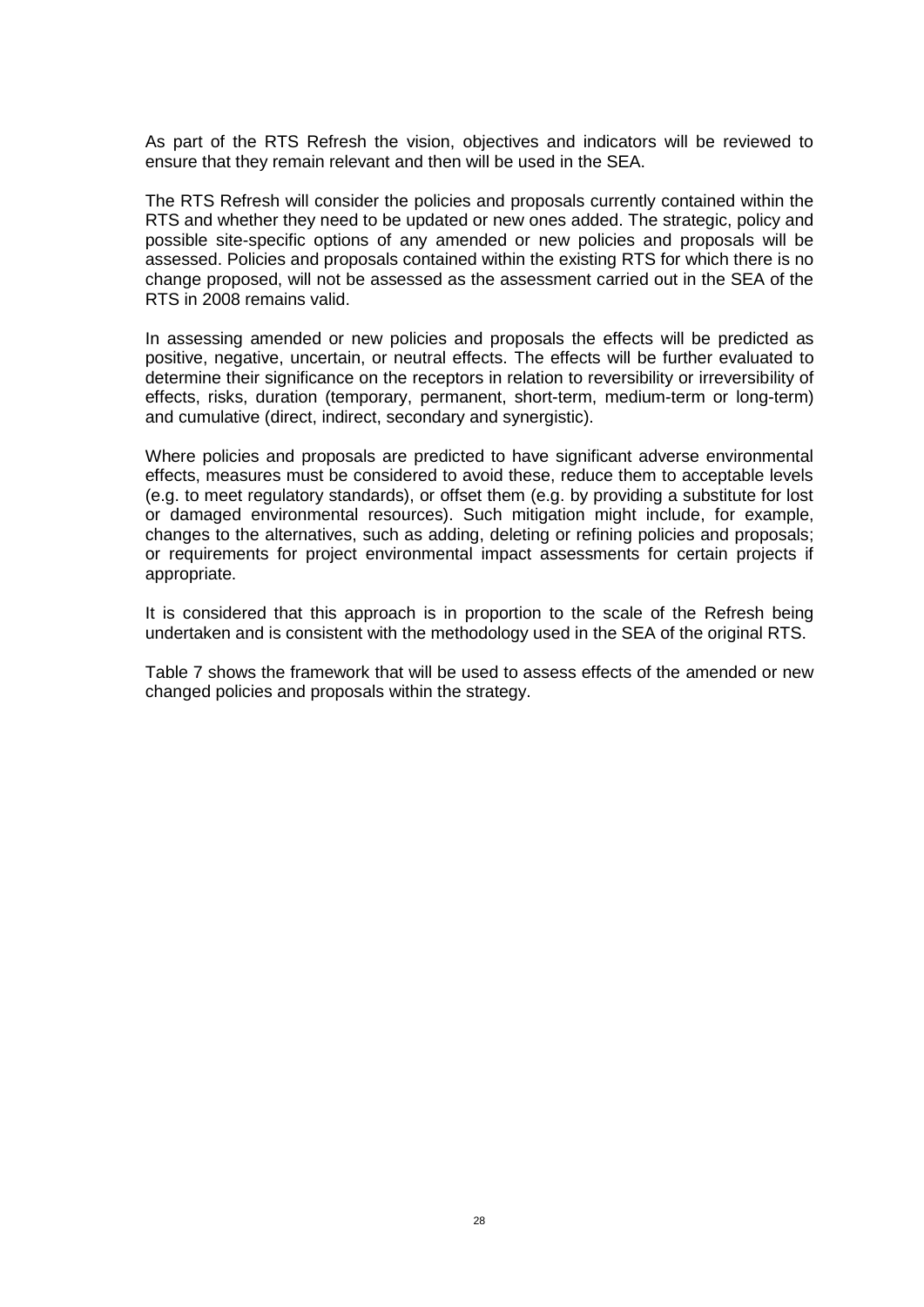|                                                                      | <b>SEA</b><br>Objectives                     |                        |                   | Assessment<br>of residual<br>effect |            |             | Comments - to cover for example:<br>- likelihood/certainty of effect occurring |                                                                                                                                                                                                                                                                                                                                                                                                                                                                                                                                                                                                               |
|----------------------------------------------------------------------|----------------------------------------------|------------------------|-------------------|-------------------------------------|------------|-------------|--------------------------------------------------------------------------------|---------------------------------------------------------------------------------------------------------------------------------------------------------------------------------------------------------------------------------------------------------------------------------------------------------------------------------------------------------------------------------------------------------------------------------------------------------------------------------------------------------------------------------------------------------------------------------------------------------------|
|                                                                      | $\overline{\phantom{0}}$<br><b>Objective</b> | ن<br>#<br>Objective 2, | Potential impacts | Mitigation                          | Short term | Medium term | Long term                                                                      | - geoographical scale of effect<br>- whether temporary or permanent<br>- frequency of effects and potential for reversibility<br>- assumptions made in assessment<br>- future opportunities for mitigation<br>- potential for indirect effects<br>- potential for secondary effects<br>- potential for synergistic effects<br>- potential for cumulative effects<br>- requirements for consultation<br>- identification of any partners to deliver mitigation,<br>- any recommendations for issues to be<br>considered at different stages of the planning<br>process<br>- recommendations for data collation |
| <b>RTS</b><br>Refresh<br>amended<br>new<br>or<br>policy/<br>proposal |                                              |                        |                   |                                     |            |             |                                                                                |                                                                                                                                                                                                                                                                                                                                                                                                                                                                                                                                                                                                               |
|                                                                      |                                              |                        |                   |                                     |            |             |                                                                                |                                                                                                                                                                                                                                                                                                                                                                                                                                                                                                                                                                                                               |

### **Table 7 Example Assessment Framework**

A scoring system to be used to assess the RTS Refresh against the SEA framework is set out in Table 8.

#### **Table 8 SEA Framework Scoring System**

| Major positive effect |     |
|-----------------------|-----|
| Minor positive effect |     |
| Neutral effect        |     |
| Minor negative effect | х   |
| Major negative effect | x x |
| Uncertain effect      | ◠   |

Although it is proposed to only assess the amended or new policies and proposals of the RTS Refresh, it will be important to consider the potential for indirect and cumulative effects of the package of RTS measures as a whole. The cumulative effects of the RTS will be evaluated in the light of the evolution of the environment without the plan, and the net effects identified and reported in the Environmental Report. A further framework for assessing the potential for cumulative effect of the plan is shown in Table 9.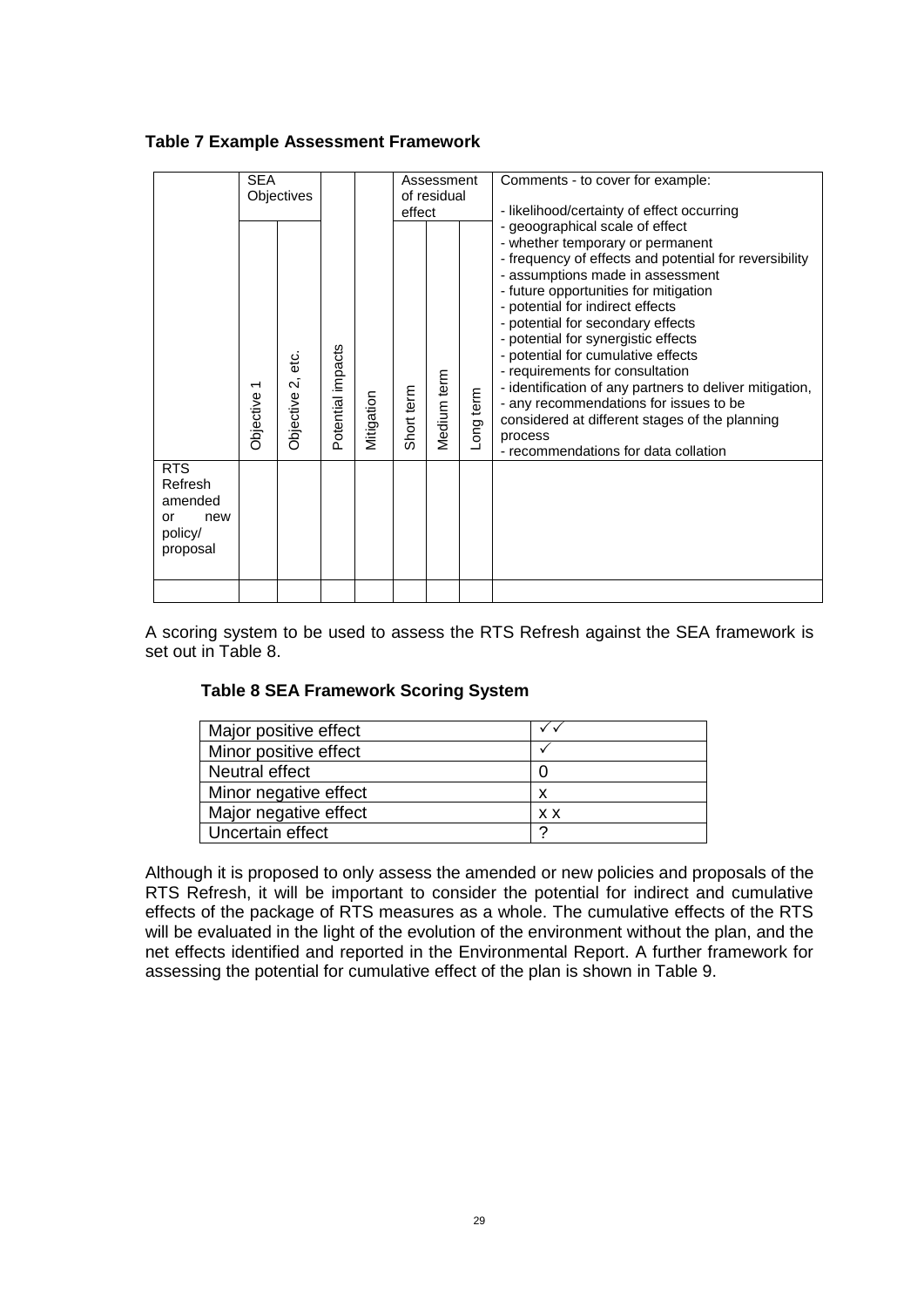### **Table 9 Example Framework for Assessing the Potential for Cumulative Effects of RTS Refresh Policies and Proposals**

| <b>RTS Objective</b>                                                                                                | <b>SEA Objective 1</b> | <b>SEA Objective 2</b> | SEA Objective 3, etc. |
|---------------------------------------------------------------------------------------------------------------------|------------------------|------------------------|-----------------------|
| Topic                                                                                                               |                        |                        |                       |
|                                                                                                                     |                        |                        |                       |
| 2, etc.                                                                                                             |                        |                        |                       |
| Potential for significant<br>cumulative effects and<br>recommendation for<br>mitigation or capturing<br>the benefit |                        |                        |                       |